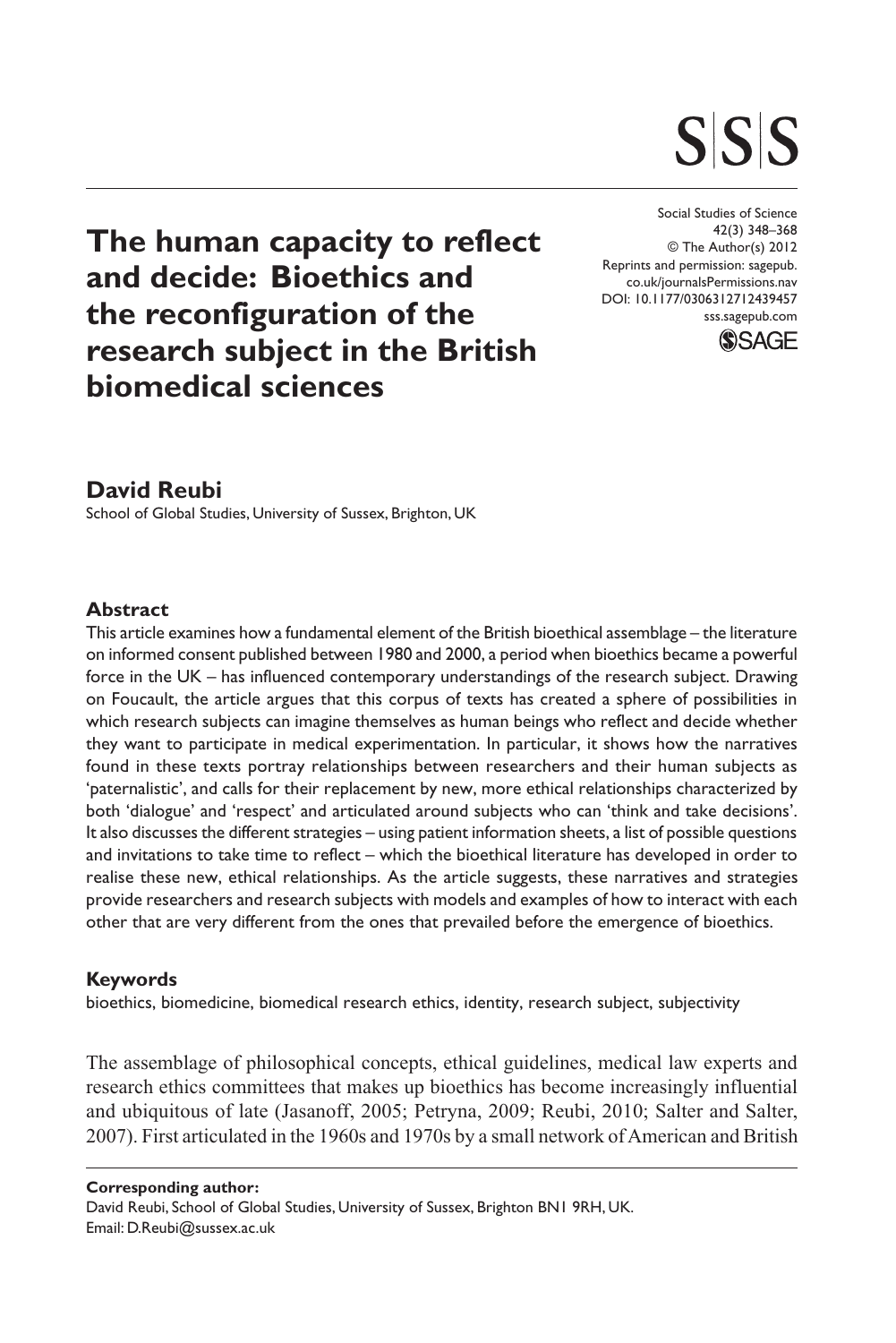doctors, patient activists, lawyers and philosophers concerned about the way modern medicine was developing, this assemblage has been embraced and expanded over the past few decades by a growing number of actors in the West and beyond. Universities, hospitals, funding agencies, medical associations, patient groups, governments, international organiza-

tions and pharmaceutical companies have all progressively adopted and further elaborated the rationalities and practices characteristic of bioethics (Cooter, 2000; Fox and Swazey, 2008; Sunder Rajan, 2007). The articulation and extensive adoption of this bioethical apparatus has brought into being a new way to govern biomedical research defined by complex ethical frameworks and a concern to protect human life and dignity from the dangers of modern medicine (Booth, 1993; Busby, 2006; Hazelgrove, 2002; Petersen, 2005).

The present article explores a fundamental part of the bioethical assemblage and the new governance of medical research it has helped to create: the vast corpus of texts that discuss and promote the principle of informed consent; a principle that requires all scientists who carry out research on human subjects to inform them and obtain their permission beforehand (Corrigan, 2003; O'Neill, 2002; Wolpe, 1998). More specifically, it examines how this literature on informed consent has reconfigured the figure of the research subject in the UK, one of the countries where bioethics was first articulated (Whong-Barr, 2003). Drawing on Foucault and others (Foucault, 2008; Hacking, 2002; Rose, 2007), the article argues that the narratives, strategies and procedures contained in this corpus of texts have created a sphere of possibilities in which research subjects can understand themselves and act as human beings who reflect and decide whether they want to participate in a study. The article shows, in particular, how the narratives in the literature on informed consent portray relationships between researchers and their human subjects as 'paternalistic', and calls for their replacement by relationships characterized by both 'dialogue' and 'respect' and articulated around subjects who can 'think and take decisions'. It also shows the different strategies and procedures such as the use of patient information sheets and communication techniques, which this literature has developed in order to realize these new, ethical relationships. As I suggest in this article, these narratives, strategies and procedures provide both researchers and research subjects with descriptions and models of how to think and interact; models with which they can identify and emulate. These descriptions and models, I further suggest, are very different from the ones that prevailed until the 1960s and 1970s. Indeed, in the governance of biomedicine prior to the rise of bioethics, the research subject was generally portrayed as a citizen who, in the name of society and the common good, was expected to give his or her body as material for experimentation whenever physicians deemed it necessary (Bolton, 2008; Reubi, 2009).

The argument presented in this article contributes to the sociological and anthropological literature on bioethics. For the most part, this literature has examined the bioethical assemblage in order to expose its failures and shortcomings: the bureaucratic nature of bioethics that stifles democratic debate and public engagement (Holden and Demeritt, 2008; Jasanoff, 2005); the powerlessness of bioethics to prevent the pharmaceutical industry from exploiting those most at risk (Sunder Rajan, 2007; Waldby and Mitchell, 2006); and the inability of bioethics to take into account the intricacies of the social and cultural milieus in which it is deployed (Corrigan, 2003; Geissler, 2005). In this article, I take a different approach. Instead of emphasizing the failures of bioethics, I draw attention to its productive nature by examining how the literature on informed consent helps constitute new ways to imagine the subject of medical experimentation (see also Lupton, 1997).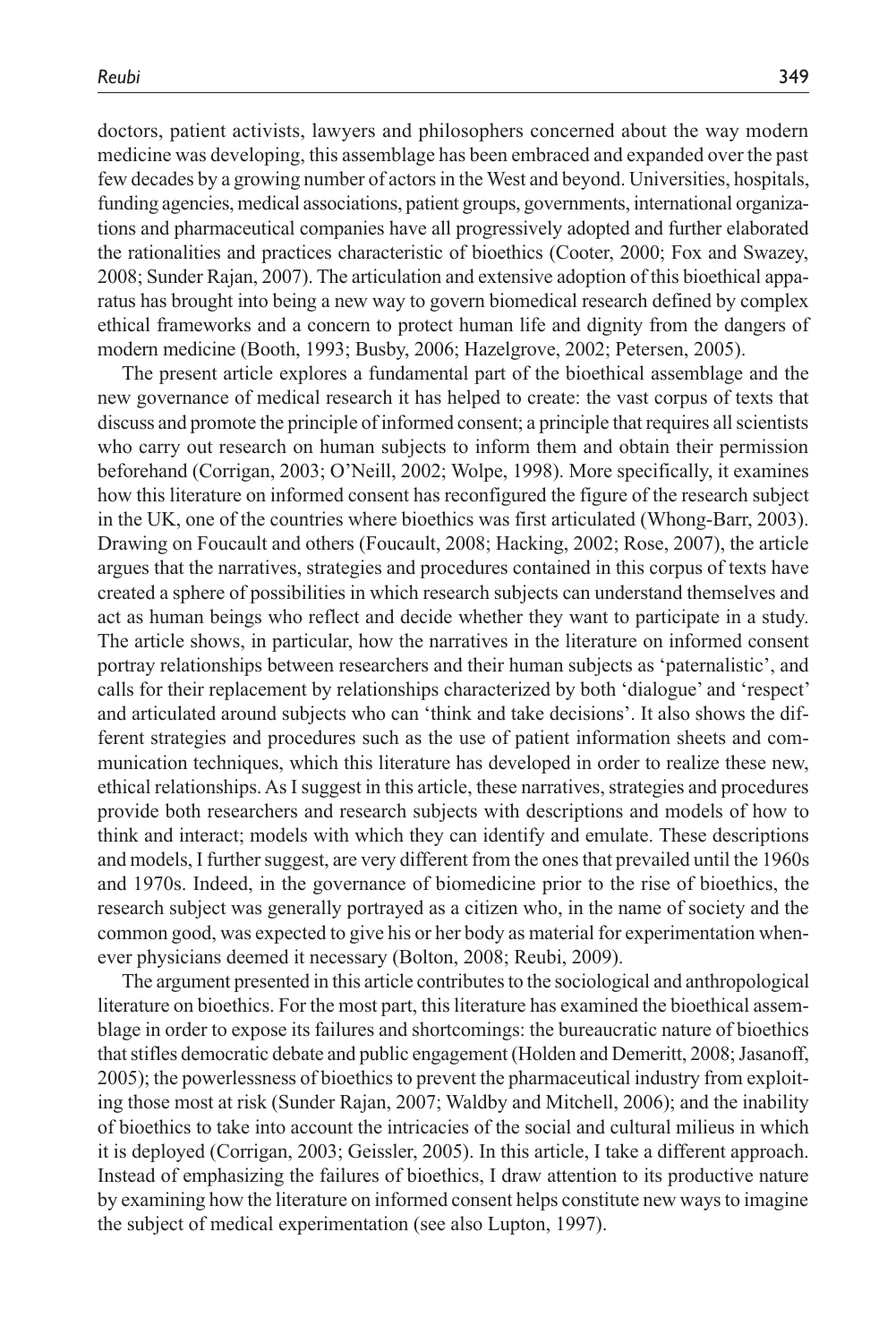I start by sketching the development of the bioethical governance of medical research in the UK and unpacking the notion of the bioethical literature on informed consent. I then show how this literature has brought into being a new figure of the research subject: a human being able to reflect and decide whether he or she wants to be experimented upon.

### **The British bioethical assemblage**

As alluded to above, bioethics is understood here as a vast assemblage or apparatus characterized by a multitude of heterogeneous elements, including: guidelines and instruction manuals on how to conduct research ethically; intellectual concepts such as paternalism, dignity and respect; official reports on the moral aspects of human experimentation; the political will to protect human beings against the dangers inherent to medicine; research ethics committees; textbooks on informed consent; experts and research centres specializing in medical law and ethics; material devices such as information sheets and consent forms; and national bioethics commissions (Reubi, 2010; see also Collier and Ong, 2005; Rabinow and Rose,  $2003$ ).<sup>1</sup> In the UK, the development of such an assemblage and its progressive transformation of the governance of biomedical science started in the 1960s and can be divided into three periods (Reubi, 2009).

The initial period, which stretches from the early 1960s to the late 1970s, is when many of the elements that make up the bioethical apparatus were first articulated and assembled. This period was characterized by an increasing desire to question modern medicine and its perceived authority (Cooter, 2000; O'Neill, 2002; Whong-Barr, 2003; Wilson, 2011a, 2012). Challenges came from a variety of sources: feminists contesting doctors' control of women's bodies and sexualities; patient and civil liberties groups opposing medical power; anti-psychiatry activists denouncing the mistreatment of mental health patients; intellectuals inspired by Ivan Illich's critique of modern medicine; doctors anxious about the rising abuses in human experimentation; and Christian theorists wary about the preeminence of science and medicine in contemporary thinking. Another feature of this early period was the demands made by American funding agencies that the British researchers whom they financed adhere to the ethical principles that were being developed in the USA (Hedgecoe, 2009). These different challenges and demands led to the creation of the UK's first association for the promotion of bioethics (Institute of Medical Ethics), the launch of the first journal in the field (*Journal of Medical Ethics*) and the publication of the first books on the topic (for example, Campbell, 1972; Pappworth, 1969). They also contributed to the framing of medical research as a danger for human beings, the application of notions such as paternalism and informed consent to the field of medicine, and the establishment of the country's first research ethics committees. However, while these developments were critical in shaping today's bioethical assemblage, the influence of the latter on the governance of medical research remained limited during this period, with most doctors hostile to its rationalities and practices (Hazelgrove, 2002).

It was not until the second period, which stretches from the early 1980s to the late 1990s, that the bioethical apparatus markedly expanded and transformed the governance of medical research in the UK (Booth, 1993; Hazelgrove, 2002; Wilson, 2011a). This development was due, in large part, to the heated public debates on embryo research taking place at the time (Mulkay, 1997; Wilson, 2011a). It was also due to the predominance at the time of neo-liberal theories of rule in the UK. Indeed, the importance given in bioethics to the right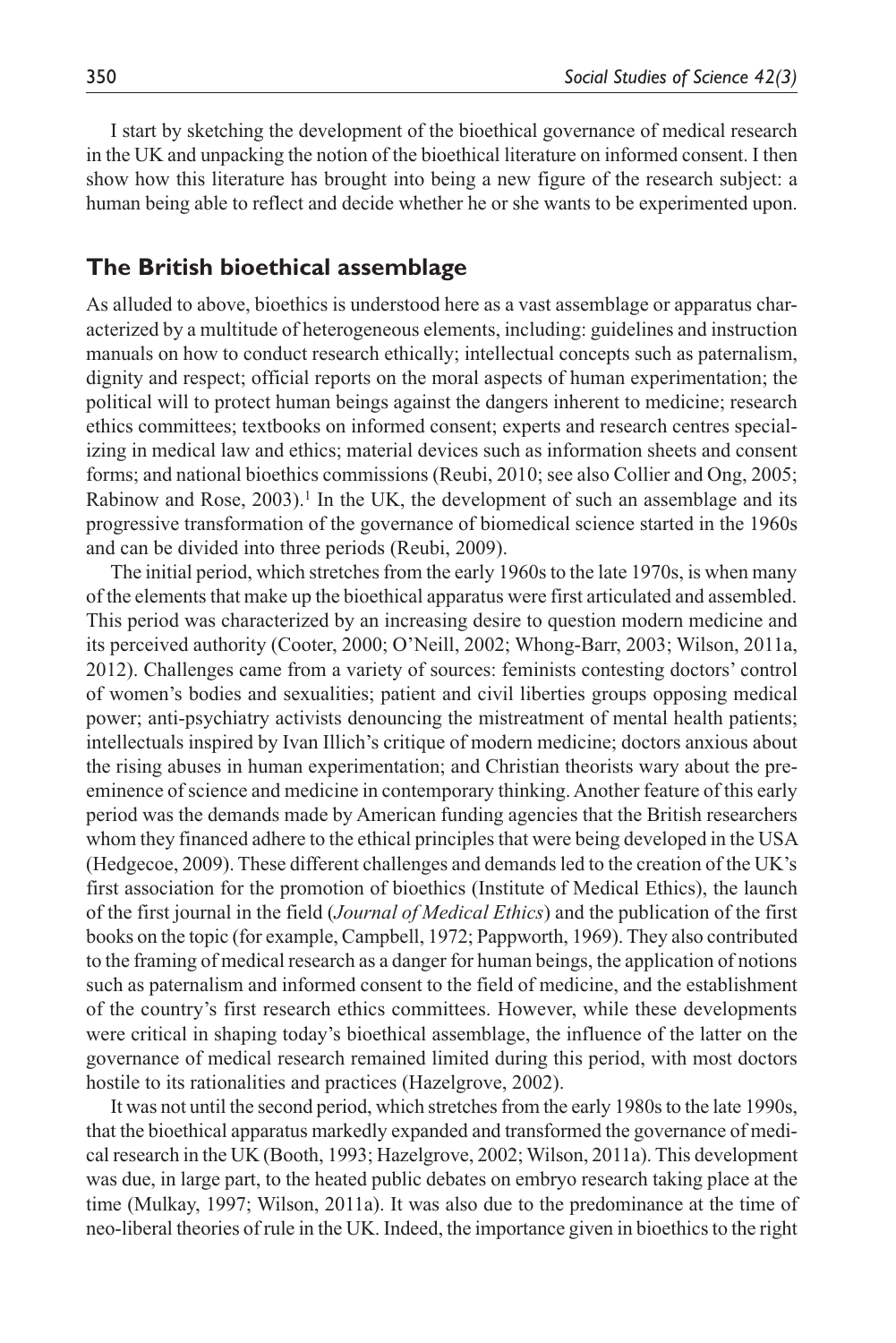of research subjects to decide what to do with their bodies resonated with neo-liberalism's emphasis on individual choice and responsibility (Cooter, 2000; Waldby and Mitchell, 2006). Furthermore, bioethicists' aspirations to regulate medicine combined well with the Thatcher government's critique of professional power and demand for public accountability (Wilson, 2011a, 2012). These different influences led to the establishment of research centres on bioethics such as the Centre for Medical Law and Ethics at King's College London; the insertion of bioethics in the national medical curriculum; the creation of the Nuffield Council on Bioethics, the British equivalent to a national ethics commission; the multiplication of scholarly texts on medical law and ethics; the increase of research ethics committees which had now become mandatory; and the setting up of new monitoring mechanisms such as the Human Fertilisation and Embryology Authority. They also led to the adoption of bioethical rationalities and practices by most of the country's institutions involved in medical research. These institutions included: Royal medical colleges such as the Royal College of Physicians; funding agencies such as the Medical Research Council; the Department of Health; the British Medical Association; hospitals and universities; patients groups such as Consumers for Ethics in Research; and the Association of the British Pharmaceutical Industry. All of these institutions published ethical guidelines and instruction manuals for medical researchers and set up expert committees to examine particular moral issues related to human experimentation (Reubi, 2009: chapter 4).

The third and last period, which spans the first decade of the 21st century, has seen the consolidation and improvement of the bioethical assemblage, which had been put in place during the 1980s through the 1990s. The scandals linked to the retention of human organs and tissues at Alder Hey and other UK hospitals at the turn of the new millennium were an important factor in the transition to this latest period (Busby, 2006; Seale et al., 2006; Wilson, 2011b). It led to the development of yet more ethical guidelines for medical research and the adoption of new monitoring mechanisms such as the Human Tissue Authority. Another factor for the consolidation and improvement of the UK's bioethical apparatus was public concern about developments in new fields of medical research such as genomics and stem cell research (Petersen, 2005; Salter and Jones, 2005; Tutton and Corrigan, 2004). To assuage these concerns, the ethical knowledge, procedures and mechanisms developed during the earlier periods were adapted and extended to these new fields of research.

The articulation of the British bioethical apparatus and its extensive adoption by organizations involved in research over the past 50 years have led to a fundamental transformation of the way biomedical science is problematized and governed in the UK (Booth, 1993; Busby, 2006; O'Neill, 2002; Wilson, 2011b). Before the development of bioethics, the governance of biomedical science was characterized by an enthusiasm for medical progress and scientific freedom (Porter, 1999: chapters 20, 21; Weindling, 2006: chapter 17). Physicians were encouraged to conduct research and left free to decide which experiments were right to pursue for ensuring human health and happiness. It was thought that their inherent 'integrity' and 'good character' would prevent them from any wrongdoings (Bolton, 2009: chapter 2; Hazelgrove, 2002). Today, in contrast, medical research is often deemed to be dangerous for human beings and the governance of biomedical science is dominated by a desire to protect human life and dignity against this danger (Armstrong, 2007; Stevens, 2000). The typical response to this perceived danger is to set up ethical frameworks. These frameworks are increasingly complex combinations of: written, ethical codes regulating the way medical research should be done; formal procedures for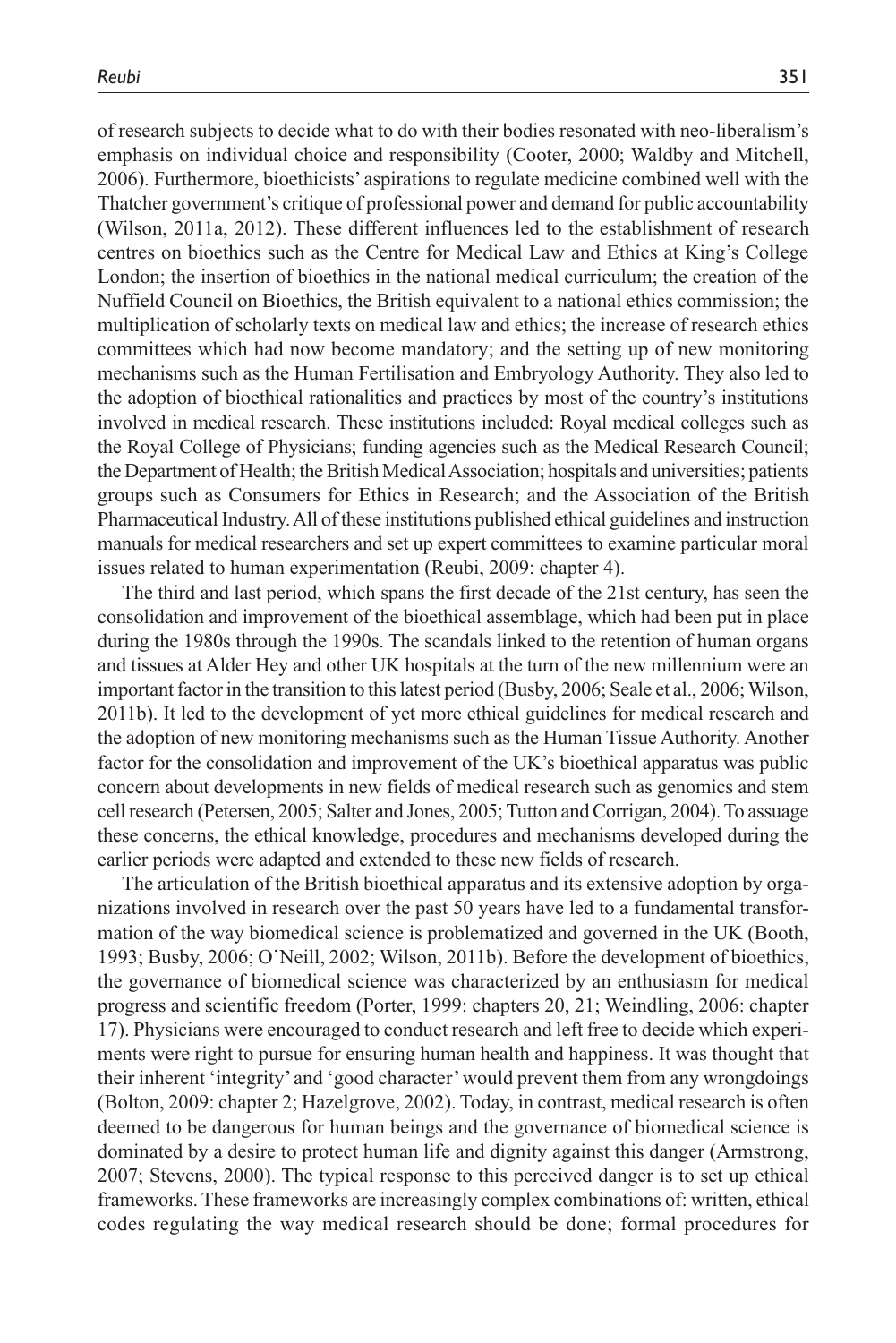researchers to complete before carrying out investigations; detailed instruction manuals explaining how researchers should implement the codes; and monitoring mechanisms such as research ethics committees that ensure that ethical principles are respected (Jasanoff, 2005; Salter and Salter, 2007).

### *The bioethical literature on informed consent, 1980–2000*

A fundamental part of the British bioethical assemblage and the new governance of medical research it has helped to bring into being is the literature on informed consent (Corrigan, 2003; O'Neill, 2002). As explained earlier, this literature is a large corpus of texts that discuss and promote the principle of informed consent: a principle that obliges scientists to inform and obtain the consent of research subjects about their participation in an investigation. These texts not only determine what is meant by informed consent or explain why its adoption is critical. They also develop procedures and mechanisms to operationalize and ensure the effective implementation of this fundamental principle of research ethics. While literature on informed consent has been published regularly from the 1960s to the present, my focus is on texts published between 1980 and 2000. Indeed, given the vast amount of literature on the subject published over the years, such a focus is necessary in order to have a reasonably sized and homogenous corpus of texts to analyse. The decision to focus on the period between 1980 and 2000 is based on two reasons. First, as mentioned above, this period corresponds to the time when bioethics became an established and influential force in the UK. Second, both the meaning of and the technologies to operationalize the principle of informed consent became fixed during this period. In comparison, the literature on informed consent published in the 1960s and 1970s is small and rather heterogeneous, while the literature on informed consent in the 2000s does not vary much from the canon established in the 1980s and 1990s.

The bioethical literature on informed consent published between 1980 and 2000 is large and varied. First, it comprises scholarly books and articles authored by specialists in medical law and ethics that discuss the concept of informed consent (for example, Byrne, 1983; Campbell et al., 1992; Faulder, 1985; Kennedy, 1988; Warnock, 1998). Second, it includes reports produced by expert committees on bioethics that examine specific moral problems pertaining to medical research (for example, Medical Research Council, 1991; Nicholson, 1986; Nuffield Council on Bioethics, 1995; Royal College of Physicians, 1990b; Warnock, 1985). Third and last, this literature also comprises guidelines, instruction manuals and information leaflets published by institutions involved in medical research that lay out for both scientists and their human subjects how investigations should be conducted (for example, British Medical Association, 1995; Consumers for Ethics in Research, 1994; Department of Health, 1991; General Medical Council, 1998; Royal College of Physicians, 1984). It is worth noting that, although these texts are very different in kind, they are remarkably homogenous in their understanding of informed consent. There are different reasons for this. First, many of these texts are either authored by or drafted in consultation with one or more members of the small network of British experts in medical law and ethics. Second, many of these texts reference and borrow from each other, sometimes word for word. Third, most of them are influenced by the notion of informed consent used in the USA, which was progressively becoming the accepted international canon (see Salter and Salter, 2007).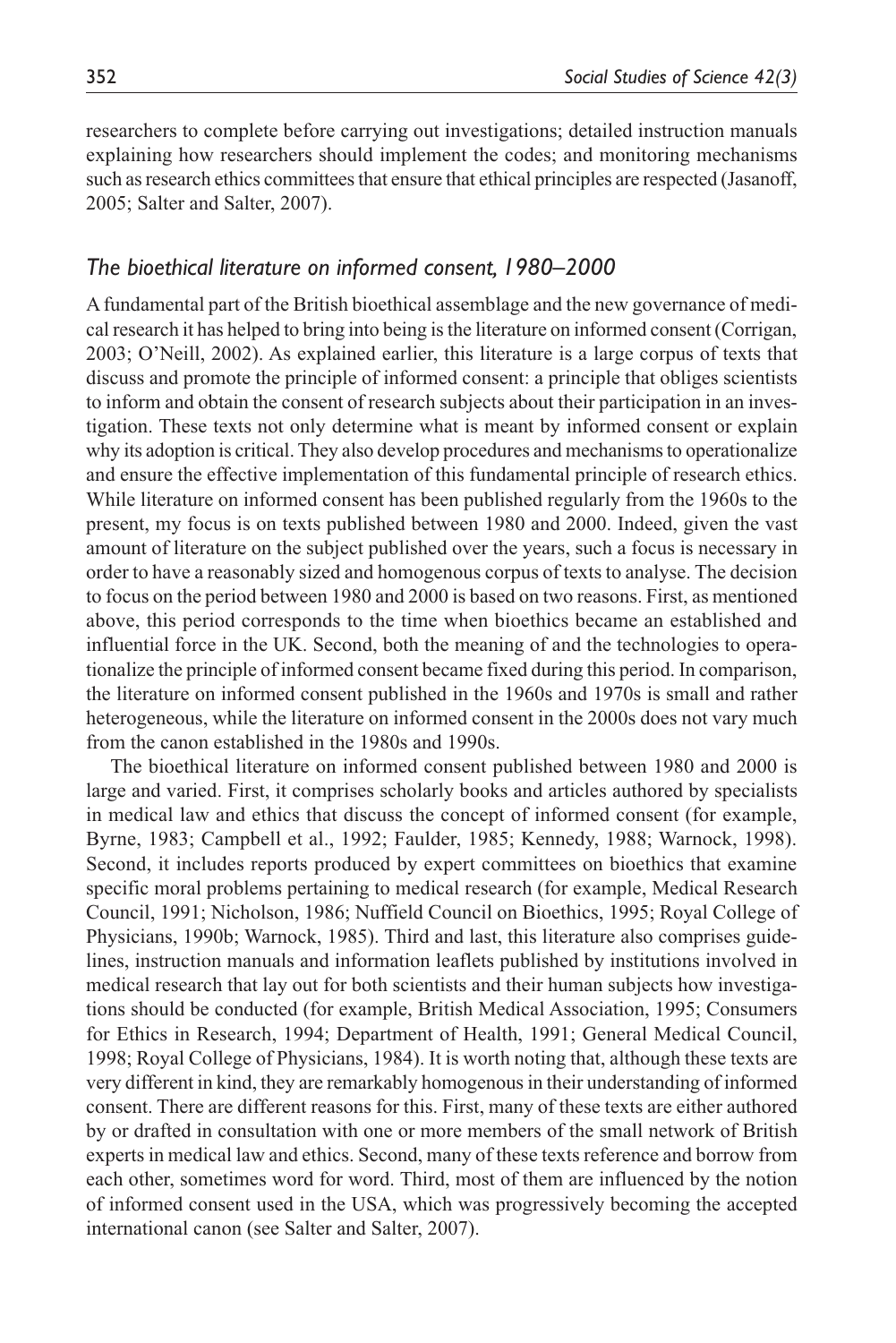# **The figure of the research subject before bioethics**

Before the emergence of bioethics, the dominant figure of the research subject for the British public was the citizen who, in the name of the common good, was expected to give his or her body for experimentation whenever physicians thought it necessary (Bolton, 2008: chapter 4; Reubi, 2009: chapter 3). This conception of the subject was in keeping with the prevailing logic of rule at the time built around notions of 'social solidarity' and 'welfarism' (Miller and Rose, 2008). Within this logic, political subjects were conceptualized as citizens with rights granted by the welfare state to social protection against deprivation, ignorance and disease in return for the citizen's duty to actively contribute to the good of society. In relation to health more specifically, citizens were entitled to protection against disease by the National Health Service, and expected, in return, to support research and thus contribute to medical progress. A good illustration of this pre-bioethical understanding of the research subject can be found in a book entitled *The Gift Relationship*, written in the late 1960s by Richard Titmuss, a professor of social administration at the London School of Economics and an important figure in the post-war governance of medicine and health in the UK (Fontaine, 2002). In this book, Titmuss argued that:

[Citizens] are expected to behave as givers ... [and offer their bodies as] research material for experimentation and the testing of new drugs and other diagnostic and therapeutic measures. ... [Citizens'] willingness to be 'taught on' and to give of themselves is presumed; it is taken for granted in the name of research, the advancement of medical science, society's need for doctors … and ultimately for the good of all. (Titmuss, 1997 [1970]: 280–281)

The relationship between this research subject conceptualized as citizen and the physician was built on the notions of 'scientific authority', 'gentlemanly conduct' and 'trust' (Bolton, 2009: chapter 3; Hazelgrove, 2002; Weindling, 2006: chapter 17). The doctor was conceived as an expert whose duty was to use his or her technical knowledge to ensure medical progress and, thereby, the good for all in society. As such, he or she had both the responsibility and authority to determine what experiments should be carried out and which subjects should be included. The doctor was not just conceived of as an expert but also as a gentleman whose inherent integrity and good character prevented him or her from any wrongdoings. Both this scientific expertise and gentlemanly behaviour was deemed to contribute to the trust that citizens can and should invest in the judgments of physicians in relation to medical research. While not unheard of, notions of consent and ethical guidelines made little sense to this pre-bioethical understanding of research subjects and their relationships with doctors. Indeed, it was thought that such notions could only hamper medical and social progress by curbing scientific freedom and undermining trust.

# **A new figure of the research subject**

As noted earlier, I argue that the literature on informed consent published between 1980 and 2000 brought into being a new figure of the research subject that differs markedly from the one that dominated before the emergence of bioethics. This new figure of the subject of biomedical experimentation is a human being capable of reflecting and deciding whether he or she wants to participate in medical research. To substantiate this claim, I explore in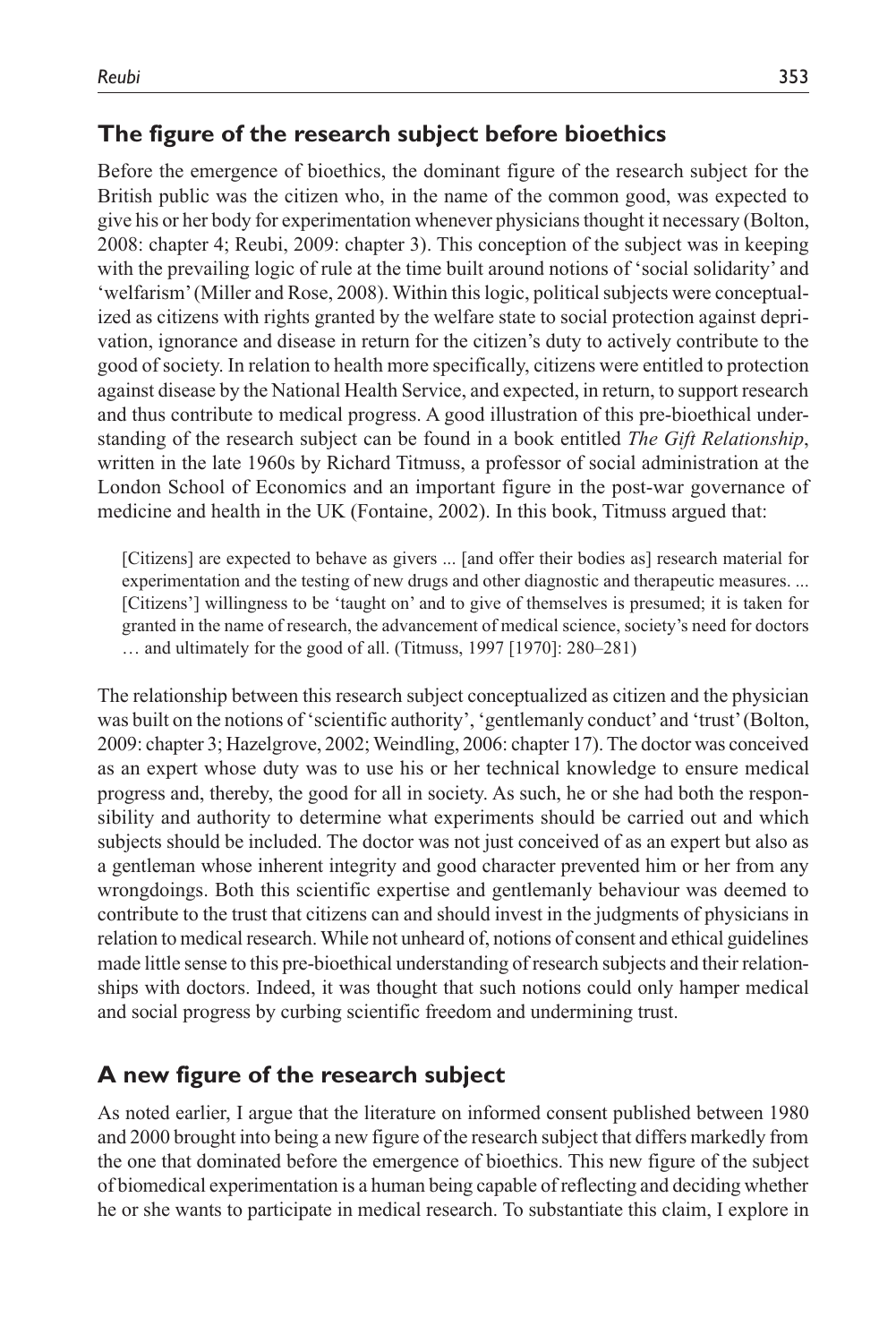the remainder of the article two elements found in the bioethical literature. First, I analyse the narratives that describe existing relationships between researchers and research subjects as 'paternalistic' and call for their replacement by new, more ethical relationships. Second, I analyse the strategies and procedures through which texts on informed consent seek to realize the new, more ethical relationships they advocate. I suggest that these narratives, strategies and procedures generate a 'sphere of possibilities' in which subjects of medical research can understand themselves as persons who think and choose whether they want to be experimented upon (Hacking, 2002). Indeed, these narratives, strategies and procedures provide research subjects with models and illustrations of how to act in the experimental setting that they can adopt and follow.

Before having a closer look at these different narratives, strategies and procedures, it is important to clarify what is meant by the 'sphere of possibilities' that is generated by the bioethical literature. To say that this corpus of texts creates the possibility for people to imagine themselves and to act as this new sort of research subject does not imply, of course, that they will effectively do so. As ethnographers have demonstrated at length, they often do not (see, for example, Corrigan, 2003; Hoeyer, 2007). However, it is fair to say that the new bioethical figure of the research subject is one possible way of imagining this subject that has become increasingly predominant in recent years. There are many reasons for this predominance. One is the ascendancy of the advanced liberal logic of governance in the UK since the early 1980s. The subject of governance that is favoured by this logic is the active and enterprising individual who realizes him or herself through acts of choice (Miller and Rose, 2008). There is no doubt that the way the new bioethical figure of the research subject resonates with this advanced liberal subject has given the former added authority (Cooter, 2000; Waldby and Mitchell, 2006; Wilson, 2011b). Another reason for the predominance of the bioethics model of the research subject is the fact that most of the institutions active in medical research in the UK have adopted and actively promote compliance with the principle of informed consent (Booth, 1993; Busby, 2006; Hazelgrove, 2002). A further reason is the lack of any alternative model of the research subject that could challenge the monopoly enjoyed by the one brought into being by bioethics (O'Neill, 2002).

# **Narratives about the relationship between researchers and research subjects**

The literature on informed consent abounds with 'narratives' about the relationship between researchers and research subjects (White, 1987, 2010).<sup>2</sup> These narratives comprise two main types of account. The first is an account of existing relationships between medical scientists and research subjects. This account represents these relationships as 'paternalistic', condemns them for perpetuating an understanding of the subject as 'passive and incompetent' and calls for their replacement with new, more ethical relationships. The second is an account of these new, more ethical researcher–researched relationships. It includes a description of the research subject who 'thinks and takes decisions' – a subject that these new relationships both presuppose and enable. It also includes a description of two of the most characteristic features of these new relationships advocated by the literature on informed consent: 'dialogue' and 'respect'.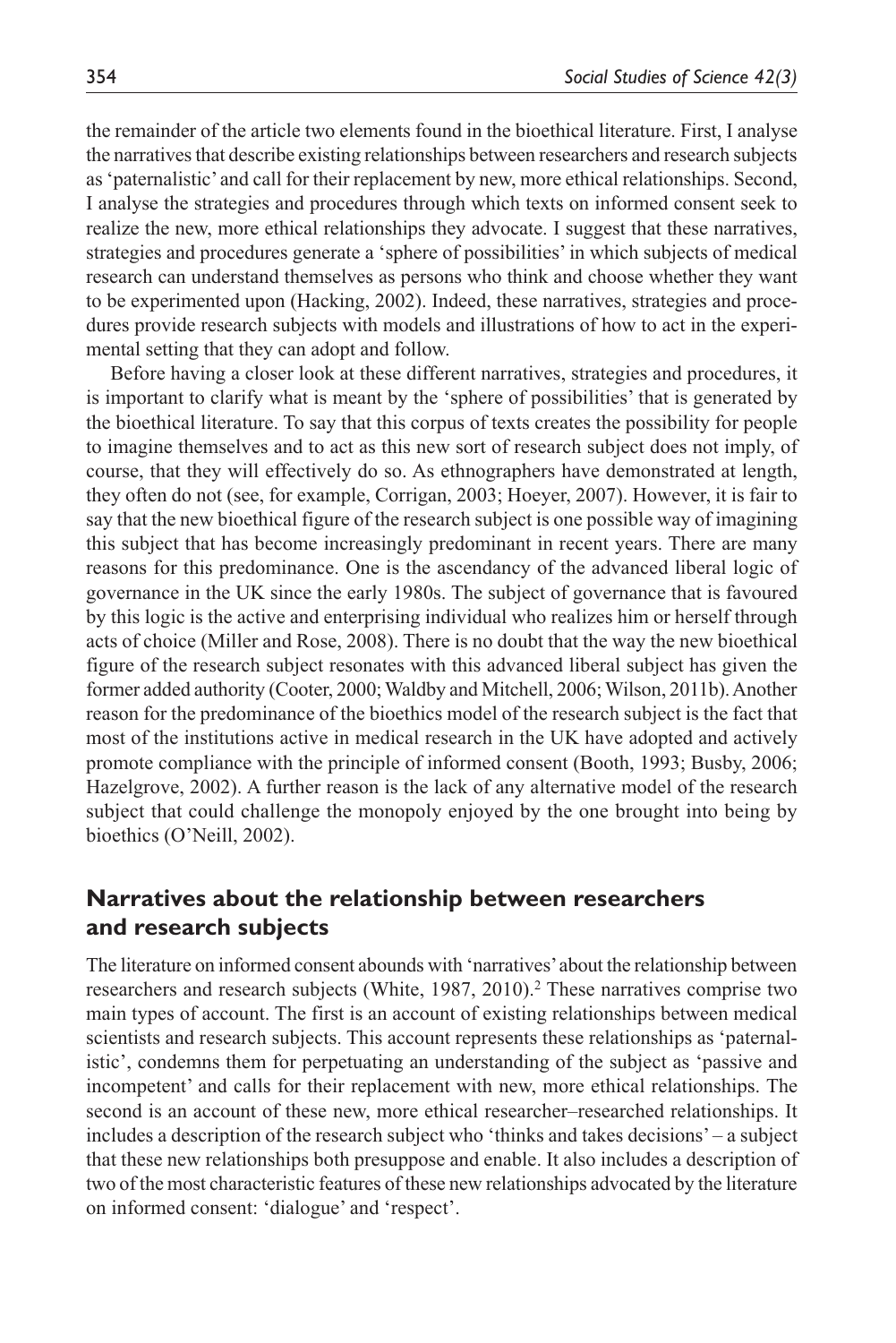# *'Doctors must abandon paternalistic attitudes'*

Texts on informed consent repeatedly portray relationships between researchers and research subjects in the UK as 'paternalistic' (for example, Campbell et al., 1992: 17–21; Faulder, 1985: 1–6; Kennedy, 1988: chapter 2). According to these texts, a relationship is paternalistic when the investigator (doctor) has the sole prerogative to decide whether a subject (patient or healthy volunteer) should take part in a research project. In such a relationship, the physician–investigator has to decide what he or she thinks is best for the subject, irrespective of the subject's wishes. As the bioethical literature suggests, this decision can result in withholding information from or telling lies to the subject. A typical illustration of this way of representing things can be found in *Philosophical Medical Ethics,* a bioethics textbook published in 1986 by Raanan Gillon. Gillon, who was the president of the Institute of Medical Ethics and editor of the *Journal of Medical Ethics* for most of the 1980–1990s, argues that 'paternalism' occurs when doctors 'do [what is] best for one's patients' even if this means 'doing things against their immediate wishes', 'not consulting them' or even 'deceiving them' (Gillon, 1986: 67–68). Similarly, John Harris, an important figure of British bioethics and co-founder of the Centre for Social Ethics and Policy in Manchester, asserts in his 1985 book *The Value of Life* that:

Paternalism is the belief that it can be right to order the lives of others for their own good, irrespective of their wishes or judgments. The characteristic cry of the paternalist is 'Don't do that, it isn't good for you' … [Paternalism might involve] deliberately deceiving [the patient] … or knowingly giving only partial information'. (Harris, 1985: 194, 198)

The literature on informed consent did not only portray existing researcher–researched relationships as paternalistic, it also suggested that doctors will generally try to justify paternalism by pointing out that they have a superior medical knowledge to that of research subjects. So, for example, Sheila McLean, a legal scholar at the University of Glasgow's Institute of Law and Ethics, explained in *A Patient's Right to Know* that: the paternalistic 'model assumes that the patient lacks the technical ability to make medical decisions and their expertise justified the doctors making decisions on the patients' behalf' (McLean, 1989: 4). Likewise, Carolyn Faulder, a feminist activist working at King's College's Centre for Medical Law and Ethics, explained in *Whose Body Is It? The Troubling Issue of Informed Consent* that:

Doctors generally say that they must [decide for their patients] because their skills and experience give them the advantage of superior knowledge. … Patients have [to] put themselves into their hands precisely because they possess these skills and they [must therefore] rely on their doctors to choose the best [solution for them]. (Faulder, 1985: 28)

Unsurprisingly, paternalism is deemed to be problematic in bioethical texts because it overlooks research subjects' capacity to reflect and decide about their own bodies. As John Harris explains in *The Value of Life*: paternalism 'involves treating the [research subject] as incompetent' and 'denies his control over his own life and moral destiny' (Harris, 1985: 194). Indeed, 'where the [research subject] is misinformed, or only told part of the truth', 'his capacity to make the best choices he can will be undermined' (Harris, 1995: 198).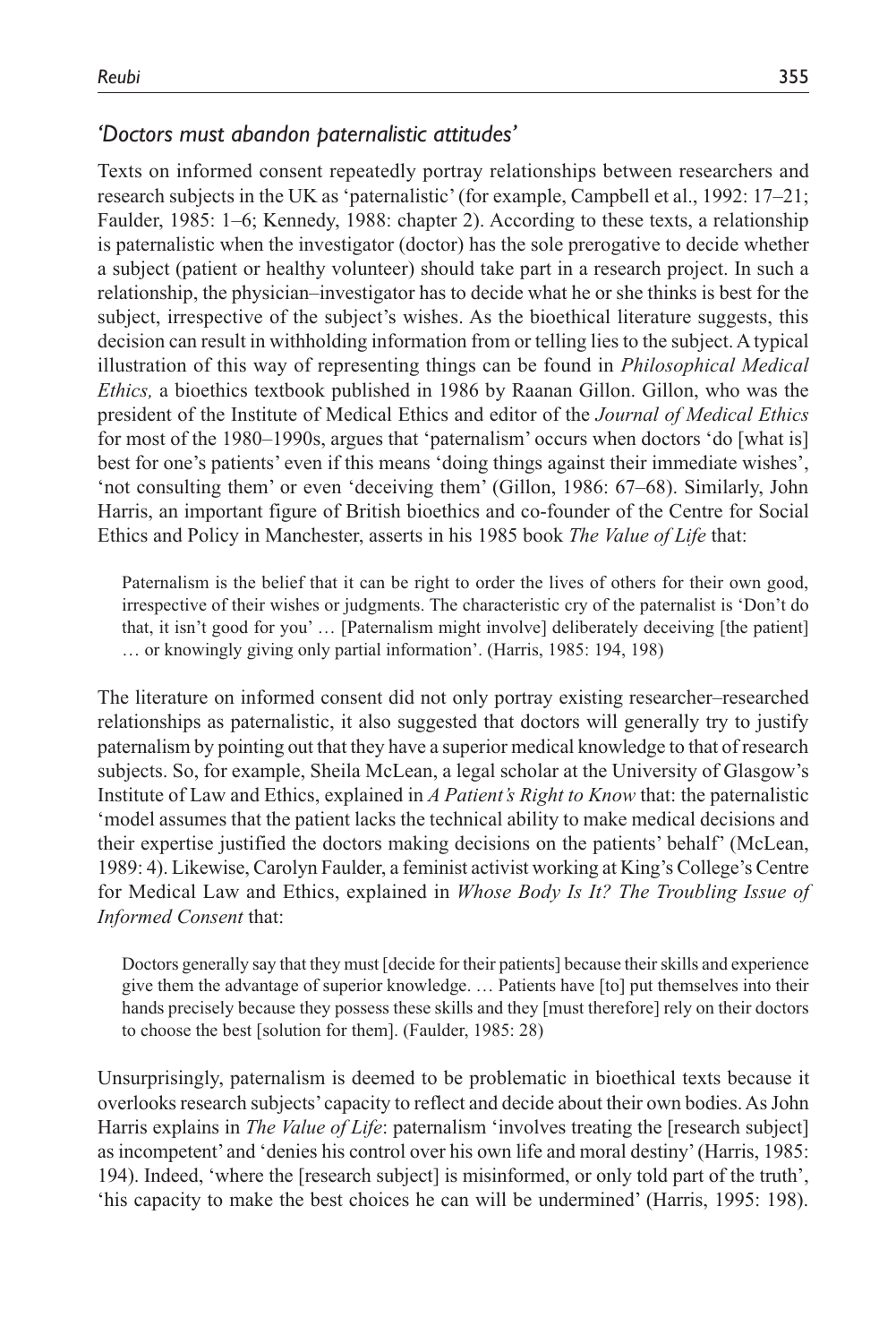Given paternalism's problematic nature, the bioethical literature argues that paternalistic relationships should be replaced by new, more ethical relationships articulated around the notion of informed consent. For example, Alastair Campbell, co-founder of the *Journal of Medical Ethics* and author of the UK's first bioethics textbook, argues in *Medical Ethics* that 'the old paternalistic attitude must be rejected' and replaced by 'a different model of the medical relationship' (Campbell et al., 1992: 18, 21; 1997: 19, 22). Likewise, Ian Kennedy, co-founder of both King's College Centre for Medical Law and Ethics and the Nuffield Council on Bioethics, explains in *Unmasking Medicine* that 'we must challenge the power which doctors exert', 'take responsibility for our lives' and create 'a new relationship between doctor and patient' (Kennedy, 1981: 167). Even the generally conservative Medical Research Council explains in a report on *The Ethical Conduct of Research on Children* that 'it can no longer be assumed that the patient should be solely guided by the judgment of his medical attendant' as such a position is now 'seriously out of line with contemporary thinking' (Medical Research Council, 1991: 21; see also Medical Research Council, 1992: 7).

It is possible to question how accurate it is to portray relationships between biomedical researchers and their subjects before the emergence of bioethics as paternalistic. A response to such questioning would be to say that, while paternalism captures some aspects of that relationship, such as the key role given to scientists for deciding which experiments should be done and how they are to be performed, it overlooks others, such as the notions of citizenship and gentlemanly conduct. Another, better response would be to say that the bioethical literature uses paternalism as a rhetorical rather than a historically accurate description of relationships between doctors and patients. In other words, paternalism is a rhetorical device for this literature. It enables proponents of bioethics to problematize the relationship between the researcher and research subject relationship by portraying it in a negative light: full of deception and lies and contemptuous of people's wishes. By doing so, they open up a space for intervention and reform of the unsatisfactory relationships that currently exist between physicians and their research subjects.

### **'A being able to think, act and communicate'**

The literature on informed consent is also replete with accounts of the new, more ethical relationship that should replace the paternalistic one currently in place. These accounts contain a description of the research subject that this new, ethical relationship both presupposes and enables: a 'human being' or 'person' who is 'able to think, act and communicate'. For example, Gillon's (1986: 50, 60) *Philosophical Medical Ethics* describes research subjects as 'persons' with a 'capacity to think, decide and act'. Campbell makes a similar point in his *Medical Ethics,* portraying patients as 'persons' who 'have their own opinions and aims in life' and who will 'act intelligently in most of things they do' (Campbell et al., 1992: 9; 1997: 9). Likewise, Mary Warnock, an important actor in the bioethical governance of medical research in the UK, explains in an article on informed consent that a research subject should be treated as 'a human' with a 'power of understanding [and] making serious decisions' (Warnock, 1998: 1003). The same idea can be found in one of the British Medical Association's (1995: 66) guide on consent: research subjects have a 'capacity' to 'understand ... [and use] information ... to arrive at a choice'.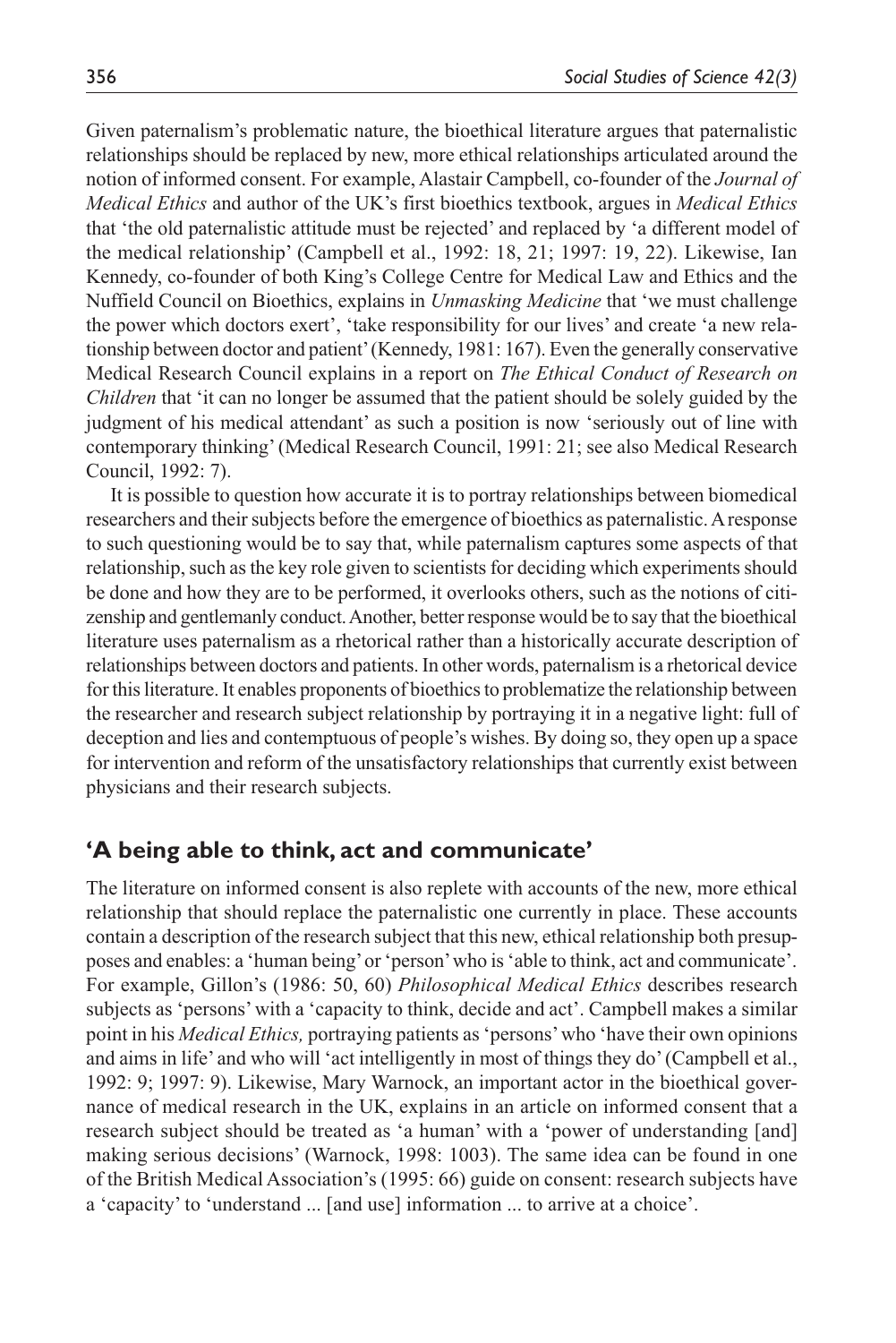The accounts of this new, more ethical relationship that are found in bioethical texts also include a description of two of its key characteristics. The first one is the way the relationship is structured as 'a dialogue' between medical scientists and potential research candidates. It is assumed that potential candidates generally lack the technical knowledge required to decide whether or not to participate in an experiment. As Carolyn Faulder (1985: 35) explains, they are 'usually ignorant about the basic medical facts'. The aim of the dialogue with the scientists is to allow the candidates to obtain the necessary knowledge about the proposed research so that they can decide whether or not they want to take part. As Campbell (1992: 9; 1997: 9) explains, research subjects must 'be given information ... in order to act intelligently'. He further explains that this should be achieved through 'a respectful and broadly rational dialogue between doctor and [research subject]' that 'combines the [latter's] values with the [former's] expertise' (p. 9). Similarly, the General Medical Council argues in its guide on *Seeking Patients' Consent* that 'effective communication is the key to enabling [research subjects] to make informed decisions' and that an 'open, helpful dialogue … leads to clarity of … understanding' (General Medical Council, 1998: paragraph 3).

The second key characteristic of this new, ethical relationship is the way it is permeated by a desire to 'respect' the choices of potential research subjects even when these seem unwise. John Harris (1985: 194–195), for example, argues that doctors should always show 'respect for the wishes' of the research subjects even when they 'appear to be self-destructive'. Carolyn Faulder (1985: 25) makes a similar point when she explains that doctors have to 'respect the right' of potential research candidates 'to make choices' even if these choices seem 'unwise or irresponsible'. Similarly, the General Medical Council (1998: paragraphs 1 and 19) asserts that '[d]octors ... must respect patient's autonomy – their right to decide whether or not to undergo any medical intervention even where a refusal may result in harm to themselves or their own death, ... [even] if a patient's choice appears irrational.'

It is interesting to note here that, according to the literature on informed consent, research candidates have no right to remain in ignorance about an investigation in which they participate. Similarly, they have no right to 'choose not to choose' whether or not they want to participate in a research project. John Harris (1985: 208), for example, argues that 'it is doubtful whether there can be any right to remain in ignorance'. Indeed, for him, doctors should 'remedy where possible both the defects of reasoning and of information which militate against the individual's capacity [to reflect and decide]', even if this means 'contravening the wishes of the agent [not to know]' (1985: 213). Similarly, the General Medical Council explains that 'no-one may make decisions on behalf of a competent adult' (1998: paragraph 11). This means that when 'patients ask [doctors] to make decisions on their behalf' and 'insist they do not want to know' about the research, doctors 'should explain [to] them the importance of knowing' and 'still provide [them with] basic information' (paragraph 11). Such statements are rather ironic, given the emphasis that the bioethical literature places on the notion of choice. They also show that proponents of bioethics are well aware that the figure of the human being capable to think and decide will not necessarily be happily embraced by everyone and that it will sometimes need to be forced onto people.

More importantly for the argument presented here is that these bioethical narratives help to make it possible for research subjects to imagine themselves as persons who can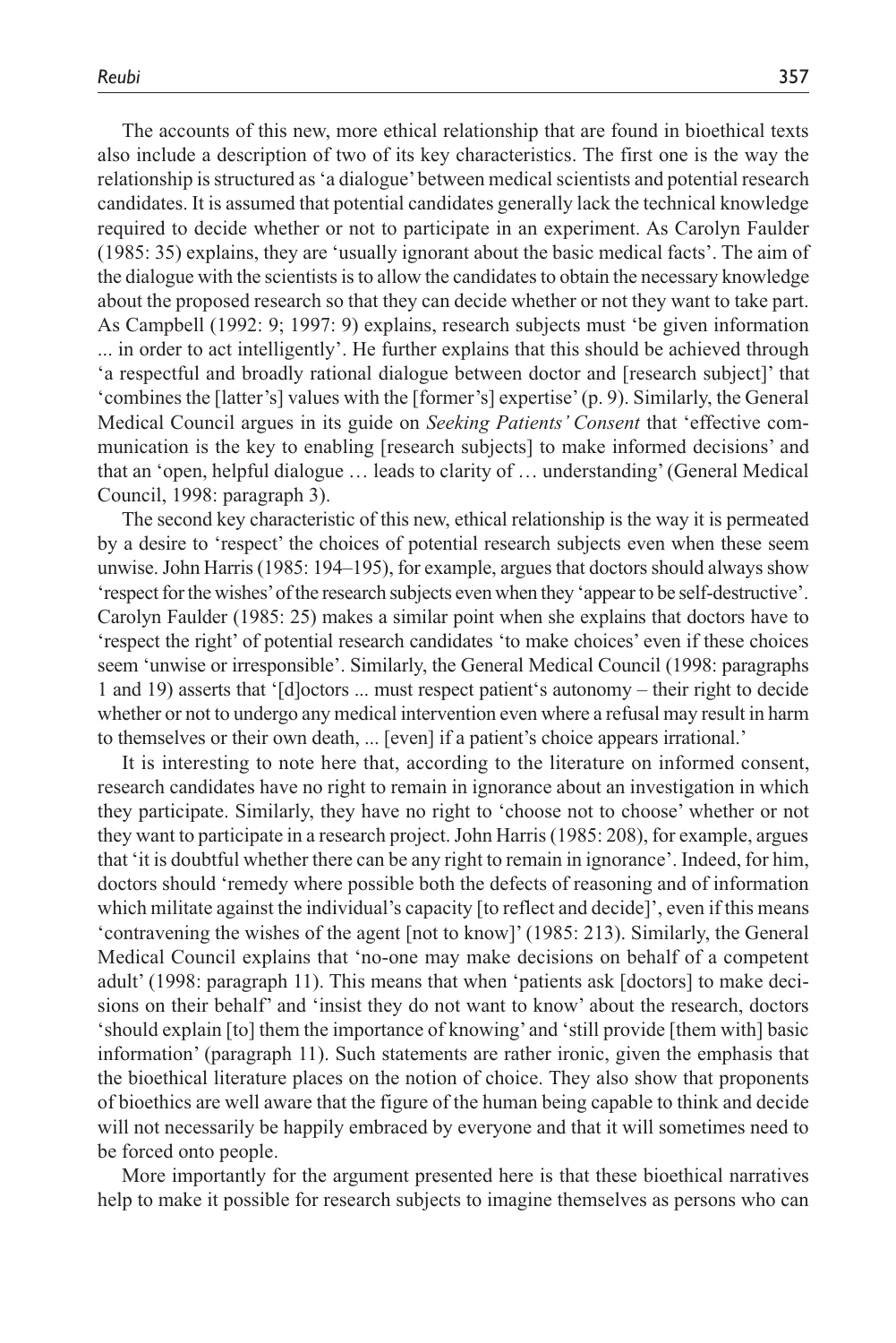reflect and decide whether to participate in medical research. Indeed, through its depiction and moral condemnation of paternalistic relationships, the literature on informed consent offers them a detailed account of what should *not* happen between an investigator and his or her human subjects. In particular, it tells them that an investigator should never decide for his or her research subjects and should certainly not lie to, or otherwise deceive, them. Similarly, the bioethical literature's account of dialogic and respectful relationships provides scientists and research subjects with a model of how to behave and interact with each other. More specifically, it shows investigators how they should discuss the proposed experiment with their human subjects and how they need to respect the latter's decisions, irrespective of how reasonable they might seem. It also shows research subjects how they can reflect about what has been discussed and decide, in accordance with their own values and aims in life, what they want to do.

# **Technologies of dialogue**

As noted earlier, the literature on informed consent has developed a variety of strategies and procedures to make relationships between researchers and their human subjects more ethical. In order to achieve this, some of these strategies and procedures seek to generate a dialogue between the investigator and the research subjects. In this section, I explore the three most significant of these 'technologies of dialogue': patient information sheets; communication techniques; and lists of suggested questions about biomedical research (Miller and Rose, 2008).3

### *The patient information sheet*

The patient information sheet (PIS) is one of the most significant technologies of dialogue discussed in bioethical texts. A PIS is a printed handout that scientists give to potential research subjects, and which informs them about the research. In the 1980s, these handouts simply outlined the purpose of the study, the procedures involved and the possible risks and benefits. A good example is the Royal College of Physicians' *Guidelines on the Practice of Ethics Committees in Medical Research*, first published in 1984 and regularly updated since then. These guidelines suggest that an investigation 'should be the subject of an explanatory document setting out [its] purpose, the procedures, the risks [and] the benefits' (Royal College of Physicians, 1984: 12; also see Royal College of Physicians, 1990a: 20–21; 1996: 30–32). More recently, patient information sheets have included information about insurance coverage in reaction to the perceived dangers associated with the growing clinical trials industry (Petryna, 2009). So, for example, in its guidelines on medical experiments with volunteers, the Association of the British Pharmaceutical Industry (1988: 8) suggests that the details about the 'insurance cover' should 'be considered for inclusion in [the information] document' (see also Royal College of Physicians 1990a: 21; 1996: 32). Another late addition to the PIS, this time in reaction to the 1990 John Moore case in California, has been information about financial arrangements. A good illustration can be found in a report on research ethics committees written by Julia Neuberger, a member of the Human Fertilisation and Embryology Authority and chairperson of the Patient's Association. According to her, 'all good information sheets ...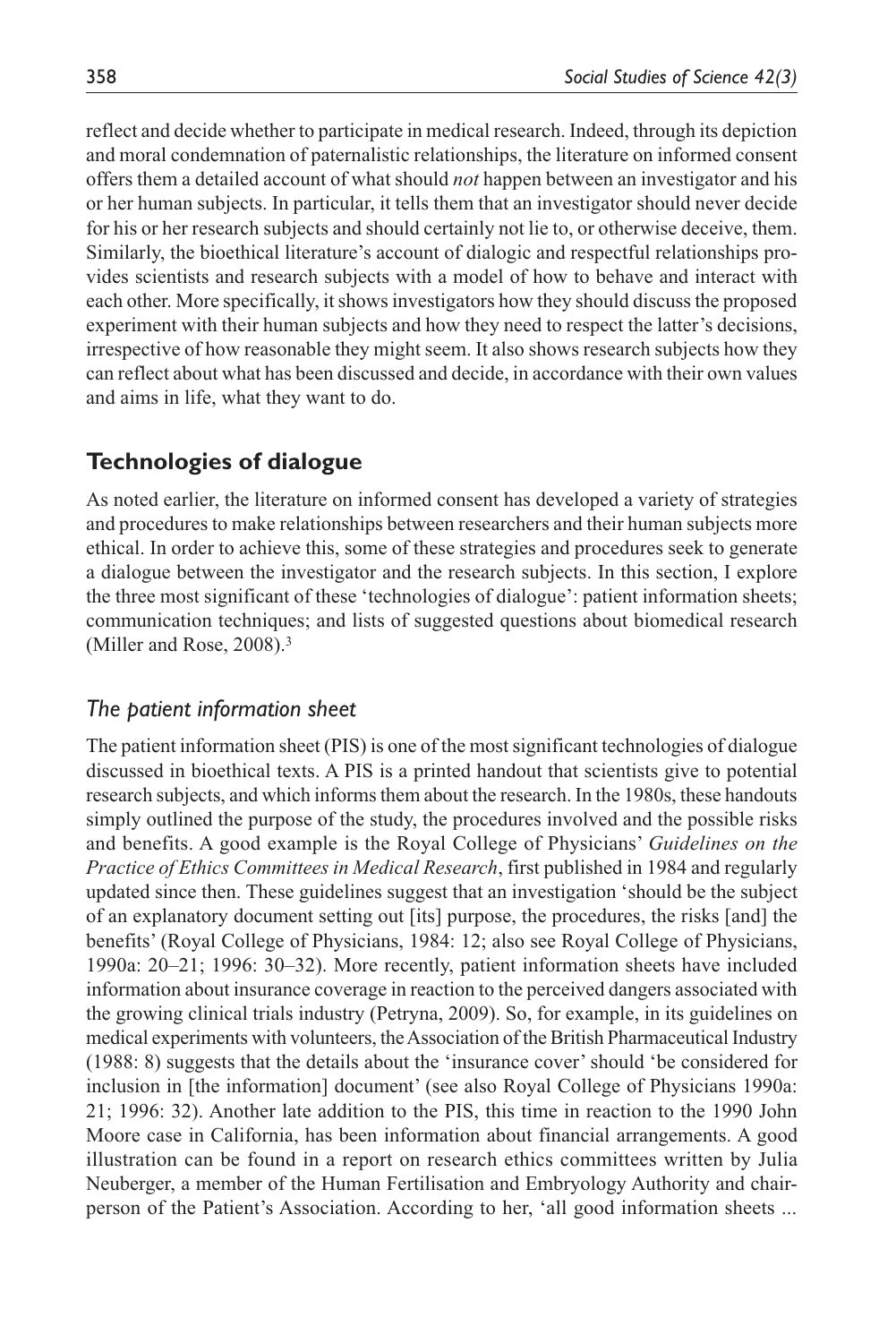should say something about the finances' and whether the research will bring 'financial benefit to the researchers' (Neuberger, 1992: 40).

Texts on informed consent present the PIS as a means to support and improve the dialogue and exchange of information between the researcher and the research subject. As Consumers for Ethics in Research (1994: 1), a London-based charity founded in 1989 to promote biomedical research ethics, explains, 'written leaflets can help people' to 'discuss the research more fully and clearly'. Likewise, in a report on *Medical Research on Children*, the Institute of Medical Ethics suggests that the PIS is a means 'to achieve better communication between doctor and patient' (Nicholson, 1986: 218). One of the reasons, according to the bioethical literature, is that written information allows research subjects to more easily comprehend and retain the oral explanations they are been given. In the same report, for example, the Institute of Medical Ethics argues that using an information sheet increases 'the proportion of the information offered that is retained' following a discussion between researcher and research subject (Nicholson, 1986: 221). Similarly, in a pamphlet on the PIS, Consumers for Ethics in Research (1994: 1) asserts that written leaflets help people 'understand and remember researchers' spoken information'.

Another reason given in the literature on informed consent for why the PIS improves communication is because it enables research subjects to resume their discussion with and ask additional questions to the investigators whenever they want. Indeed, as suggested in the Royal College of Physicians' (1996: 32) *Guidelines*, 'information sheets should clearly state the name, address and telephone number of the investigator'. This, as Carolyn Faulder (1985: 115) explains, should make it clear to the research subject 'that she can resume the dialogue at any time' and 'ask more questions as they occur to her'. Similarly, Consumers for Ethics in Research (1994: 15) argue that 'a researcher's name and phone number should be on the [information] leaflet' so that research subjects can 'contact [him or her] if they have any questions or problems'.

#### *Communication techniques*

The bioethical literature recommends many techniques for communicating with research participants. As with the PIS, the aim of these techniques is to improve communication between researchers and research subjects by ensuring that the latter give the former 'comprehensible' information. For example, the Royal College of Physicians (1990b: 16) recommends that explanations about the proposed study 'should be couched in easily comprehensible terms'. The Institute of Medical Ethics similarly advises that such information should be 'readily comprehensible' (Nicholson, 1986: 221). This stress on comprehensibility derives from the assumption that doctors speak a technical language that is unintelligible to laypersons. As Faulder (1985: 35) argues, medical 'expertise generates its own jargon' and opens a 'communication gap' between investigators and research subjects. Likewise, Consumers for Ethics in Research (1994: 4) assert that 'scientific language' is 'likely to confuse, worry or distress' research subjects and to 'prevent knowledge from being shared more fairly through society'.

To ensure that the information provided by the researcher is comprehensible to research subjects, texts on informed consent suggest a series of communication techniques. One is to use non-technical, simple, easy writing. Consumers for Ethics in Research (1994: 4), for instance, recommends the use of 'plain English' – a style of writing that favours: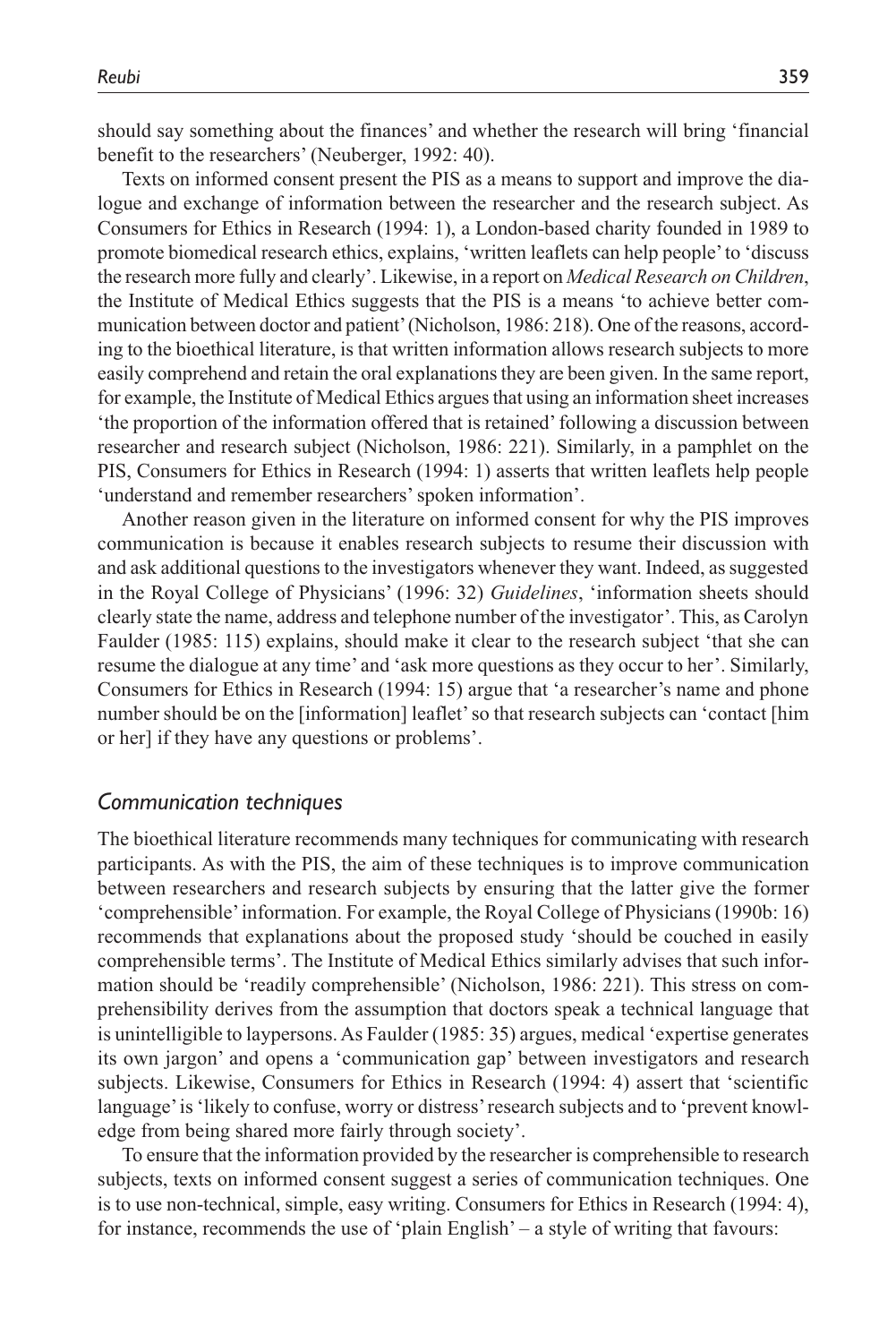Short words, sentences and paragraphs; only one or two main ideas per sentence; requests rather than commands; the active voice (we will book) rather than the passive voice (appointments will be booked); a personal approach (we, you, your baby) rather than the impersonal (they, those, he or she); [and] specific details (4 weeks) rather than vague ones (lengthier interval monitoring). (Consumers for Ethics in Research, 1994: 6)

Another communication technique used to ensure comprehension is to 'provide [information] in manageable amounts … over a period of time' and perhaps to 'repeat it' (General Medical Council, 1998: 13). A further technique is to 'speak at the right volume and speed' and, 'if necessary, accompany speech with slightly exaggerated gestures or facial expressions' (British Medical Association, 1995: 14). Likewise, communication is facilitated by creating 'the right environment' where 'the lighting is soft and indirect, but sufficiently bright for easy eye contact and interpretation of expression' (British Medical Association, 1995: 18).

# *Lists of suggested questions*

Another technology of dialogue recommended in the bioethical literature is lists of suggested questions about medical research. The aim of these lists is to stimulate discussion between researchers and research subjects by suggesting a series of topics related to the proposed investigation. Some of these lists offer research subjects a series of questions to ask investigators. A typical example is the list contained in the leaflet *Medical Research and You: What You Need to Think About* published and widely distributed by Consumers for Ethics in Research:

Here are some questions you may want to ask before you sign [a consent form]: How was I chosen? What will happen to me? … How often will this happen, or for how long? Will it hurt? What are the possible side effects of the research? How long will the research take? Will I have to make extra visits to the hospital, or stay in longer? Will my fares or expenses to and from appointments be paid? What kind of care will I have if I do not take part in the research? ... If you are pregnant, how might the research affect your baby? What is the research for? … Who is sponsoring the research? (Consumers for Ethics in Research, 1993: 1)

Other lists suggest a series of issues for researchers to discuss with subjects. In her report on research ethics committees, for example, Julia Neuberger recommends that researchers use the following 'Consent Checklist for Investigators':

Have you given an oral explanation to the subject, including: This is a research project? Participation is voluntary? The aims of the project? The likely duration of the subject's involvement? The expected benefits to the subject and/or others? The expected nature of the drug or device being tested? ... What risks, inconvenience, discomfort or distress may reasonably be anticipated for this patient? That the refusal to participate may be given without reasons and will not affect the care which will be given to the subject? ... What compensation arrangements are available? Whom to contact in an emergency and how? (Neuberger, 1992: 40)

In addition to containing lists of topics and questions, texts on informed consent strongly urge researchers to encourage dialogue. For instance, a report on research with patients by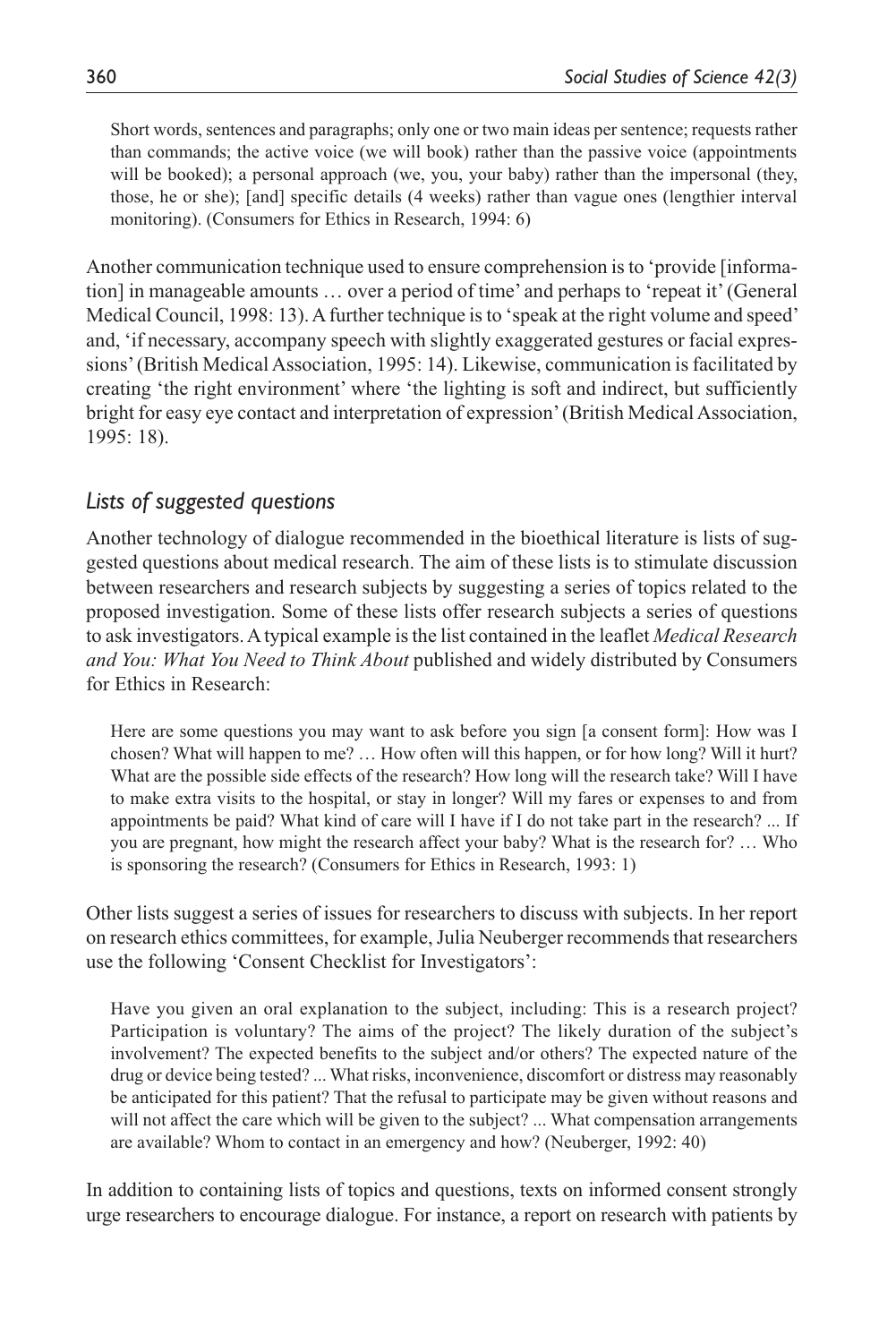the Royal College of Physicians (1990b: 17) advises researchers that research subjects should always be 'invit[ed] to ask more information'. Likewise, the Association of the British Pharmaceutical Industry (1988: 8) recommends that investigators should 'give the volunteer the opportunity to question him on any points felt by the volunteer to require qualification'. Similarly, Peter Byrne (1983: 30), a bioethicist at King's College's Centre for Medical Law and Ethics, suggests that doctors should 'make a reasonable effort to listen and to explain'.

Like the narratives examined earlier, these different technologies of dialogue help to generate a sphere of possibilities in which research subjects can imagine themselves and act as human beings who communicate, think and choose. Indeed, the action of handing over a PIS with written explanations about a proposed study can only encourage the investigator and research subject to discuss the latter's participation in the study. Likewise, communication techniques provide investigators and their research subjects with detailed illustrations of how they should communicate with each other, from speaking slowly and using short sentences to ensuring that the lighting is bright enough for easy eye contact. In the same way, invitations to query researchers, including lists of possible questions about medical research, offer human subjects tangible examples of how to respond to a request to participate in a study.

# **Technologies of respect**

The literature on informed consent has developed numerous technologies to ensure that investigators respect the choices made by research subjects. In this section, I explore two of the most important of these 'technologies of respect': recommendations to take time to reflect and instructions not to coerce and manipulate (Miller and Rose, 2008).

### *Time to reflect*

Recommendations for potential research candidates to take their time to reflect before deciding whether or not to take part in a study are commonly found in bioethical texts. These recommendations take different forms. Some are directly addressed to the research subject. For example, in its information leaflets on biomedical research, Consumers for Ethics in Research (1994: 16) advises potential candidates that 'no one should rush you into having something you would rather not have'; you should 'take your time to think'; you do not 'have to decide at once'. Other recommendations are addressed to researchers. For example, the Royal College of Physicians (1990b: 17) advises that '[i]t is unreasonable to ask a patient to agree on the spot to take part in research which either involves more than minimal risk or involves extended inconvenience or discomfort. Time should be allowed for the patient to consider the position [and] to read the Information Sheet in unhurried circumstances.'

The amount of time that should be allowed varies according to the complexity of the information and the severity of the risks. When the study is complex and/or the risks are great, the bioethical literature generally recommends at least 1 day for reflection. For instance, the General Medical Council (1998: paragraph 13) advises doctors to 'allow patients sufficient time', 'especially where the information is complex or the severity of the risks are great'. Similarly, the Royal College of Physicians' suggest that: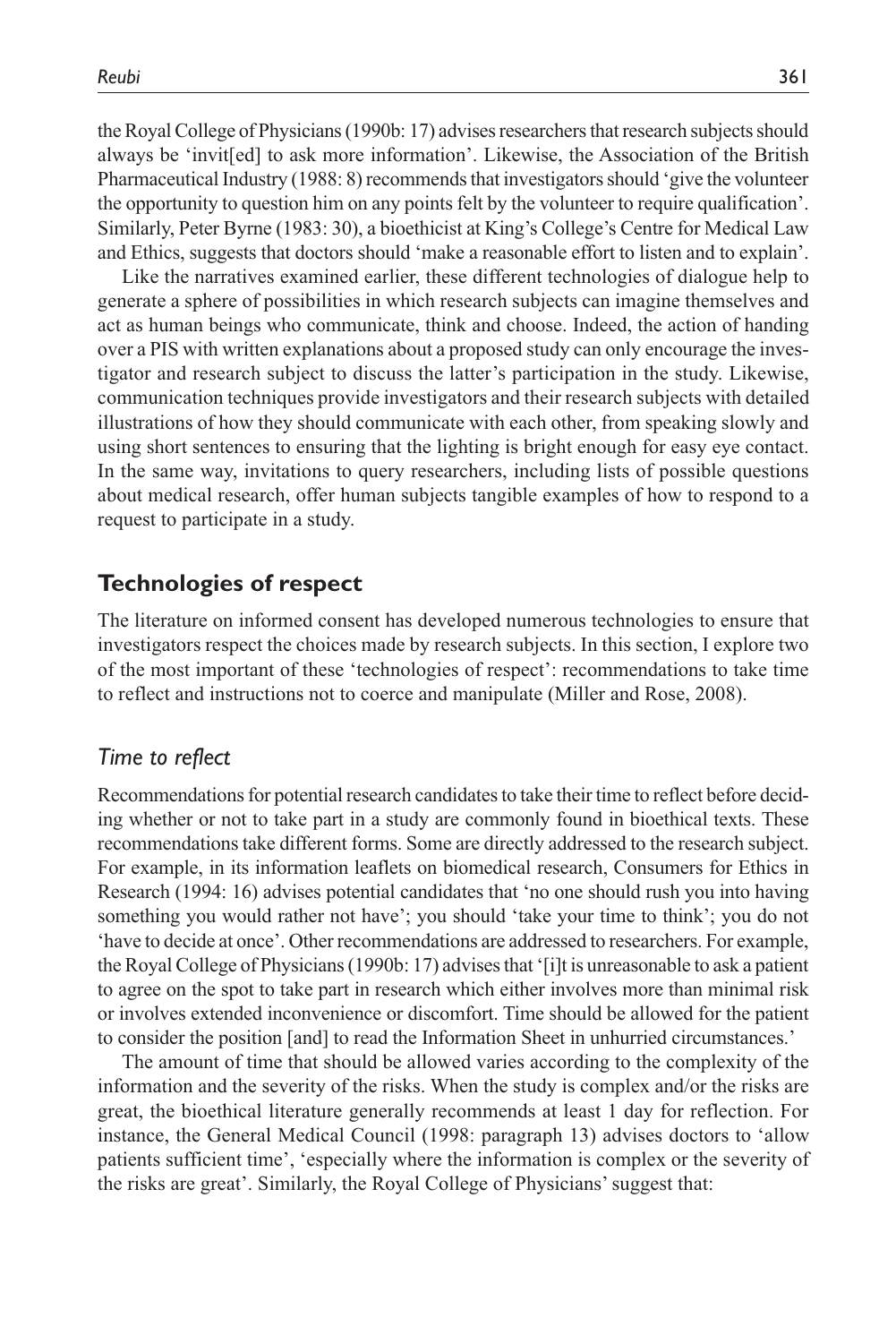The time required for [reflection] will depend on what seems appropriate in the circumstances. For research which is low risk or undemanding it might, for example, be quite acceptable for a patient attending a hospital clinic ... to have a cup of tea and to reach a decision within a few minutes. In other circumstances it might seem appropriate for the decision to be declared at a different visit on a different day. (Royal College of Physicians, 1990b: 17)

This time for reflection should ensure that researchers respect and do not hamper the research candidate's ability to make a free decision. As the Institute of Medical Ethics explains in a report on research on children:

The difficulties in ensuring voluntariness ... [are] subtle ... One form of persuasion ... may be the demand that a decision be made straight away, generally for the pragmatic reason that the researcher is busy. ... The provision of a period of time for reflection by [potential research subjects] would greatly assist them in coming to a freely given decision with which [they are] happy. ... There are therefore good reasons for suggesting that ... there should in general be a gap of at least one day between the giving of information and the requesting of consent. ... This procedure is suggested as being the most likely to obtain a free ... consent. (Nicholson, 1986: 222–223)

### *Abstaining from coercion and manipulation*

Another commonly recommended technology of respect is instructions to avoid coercing or manipulating people into becoming research subjects. A good illustration is the Royal College of Physicians' (1986: 5) stipulation that 'there should be no coercion, overt or covert, of anyone to volunteer for research'. Another example is the General Medical Council's (1998: paragraph 16) directive that doctors 'must not put pressure on anyone to take part in research'. As with recommendations to allow time for reflection, the aim of such instructions is to ensure that researchers respect and do not hinder the ability of potential subjects to freely decide to participate. As Carolyn Faulder (1985: 128) explains in her book on informed consent and medical research, '[o]ur bodies belong to us. ... We alone must decide whether we wish to loan our bodies to the cause of medical research. No one has the right to influence, deceive or manipulate us into making a decision which is against our own best wishes for ourselves.'

These instructions to avoid coercion and manipulation are often further specified through a series of additional recommendations. One such recommendation is to provide 'honest' and 'objective' accounts of the proposed study to potential research subjects. For example, the General Medical Council (1998: paragraph 9) reminds researchers that they 'must respond honestly' and 'as accurately and objectively as possible' to 'any questions the [research participant] raises'. Another of these additional recommendations is to avoid financially rewarding participants, as it interferes with their ability to freely decide. As the Royal College of Physicians (1990b: 27) argues:

Where a patient incurs personal expense as a consequence of participation in research it is of course proper that he should be reimbursed for that expenditure ... [However] additional payments to patients ... are generally undesirable ... [In particular,] payments should not be such as to persuade patients to volunteer against their better judgement.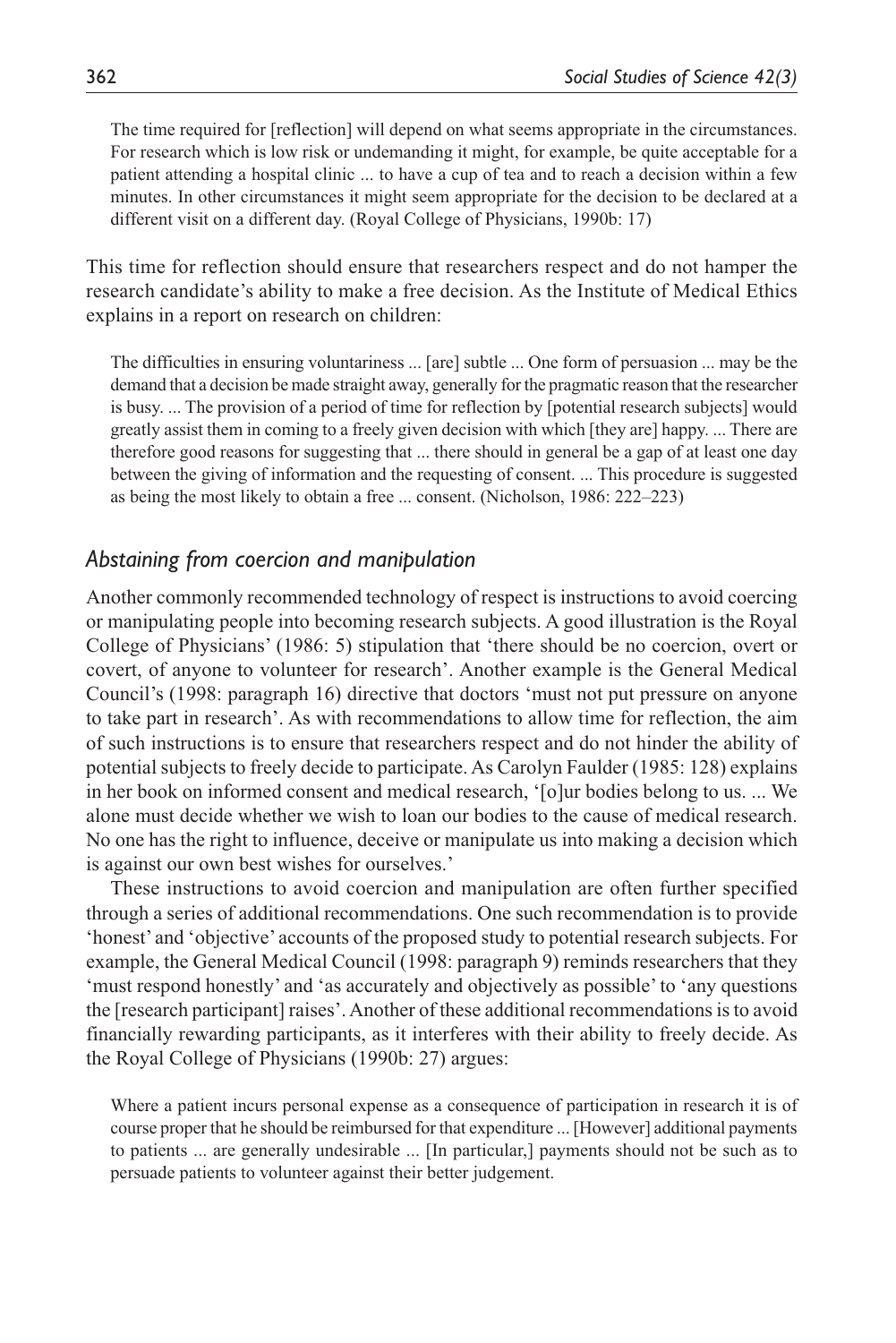Similarly, in its report on human tissue research, the Nuffield Council on Bioethics (1995: 50) suggests that monetary rewards for giving human tissue should be avoided, as they 'may obstruct rather than secure genuine consent'. Yet another of these additional recommendations is to be particularly careful when using subjects such as prisoners and mentally ill people who are deemed especially vulnerable to coercion or manipulation. For example, the Royal College of Physicians (1996: 39; cf. also: 1984: 16; 1990a: 29) stipulates that '[t]he quality of the consent of candidate subjects who are junior or subordinate members of a hierarchically-structured group or are prisoners requires careful consideration [as their] willingness to volunteer may be unduly influenced by the expectation of adventitious benefits'.

As with the narratives and technologies of dialogue analysed earlier, technologies of respect make it possible for research subjects to imagine themselves as persons who can reflect and freely choose whether or not to participate in a particular experiment. Indeed, recommendations to take time and think before deciding to participate in a study offer research subjects a concrete example of how they should react when confronted with an invitation to take part in an experiment. Similarly, the instructions to avoid coercion and manipulation provide both scientists and research subjects with a detailed model of how an investigator should behave when conducting research on human beings. It tells them, in particular, that potential subjects should be presented with objective information and not be offered financial rewards. It also tells them that vulnerable subjects such as prisoners should never be asked to participate in a study.

# **Conclusion**

As already mentioned, existing historical and sociological studies have extensively documented the progressive articulation of what I have termed the British bioethical assemblage (Hazelgrove, 2002; Hedgecoe, 2009; Wilson, 2011a, 2012). This research has shown how a variety of developments, from the rise of feminism and neo-liberalism to the protracted debates about embryo research, have led to the elaboration of the concepts, guidelines, experts, committees and reports that make up bioethics today. Existing historical and sociological studies have also convincingly argued that the governance of British medical research has been transformed by the emergence of this bioethical assemblage, especially from the 1980s onwards (Booth, 1993; O'Neill, 2002; Petersen, 2005; Wilson, 2011b). They have shown, in particular, how bioethics has helped to shift the governance of biomedical research from scientific freedom and enthusiasm for medical progress to complex ethical regulatory frameworks and a will to protect human life and dignity against the dangers of science.

Building on this research, I explored in this article how a fundamental element of the British bioethical apparatus – the literature on informed consent published between 1980 and 2000, a period when bioethics became a powerful force in the UK – has influenced contemporary understandings of the research subject. Drawing on the work of Michel Foucault, I argued that this literature has brought into being a new figure of the research subject: a human being capable of reflecting and deciding whether he or she wants to partake in medical research. As the article showed, this figure is markedly different from the one that was prevalent before the ascendancy of bioethics: a citizen who was expected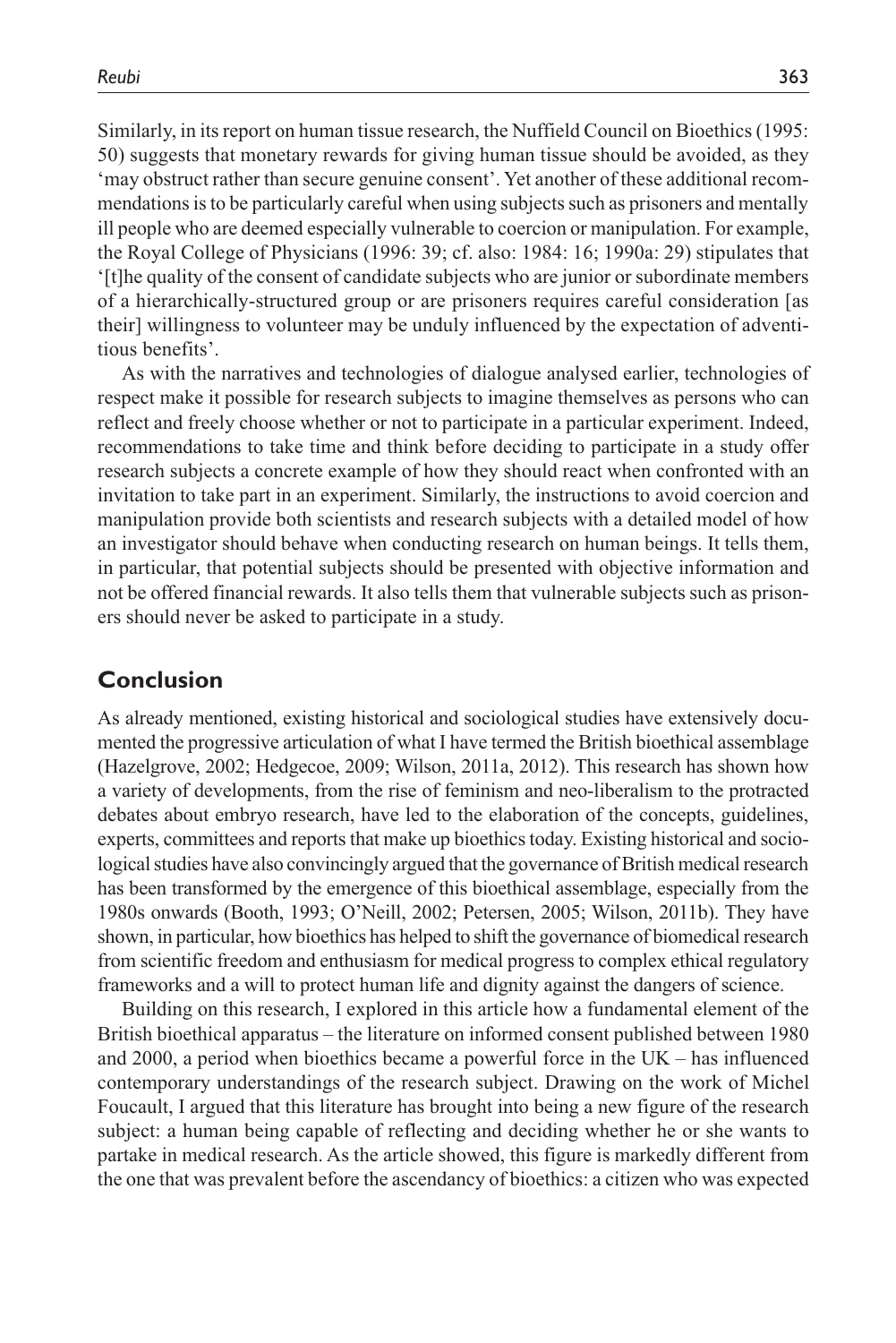to sacrifice, for the greater social good, his or her body, yielding it as material for experimentation whenever physicians deemed it necessary (Bolton, 2008; Reubi, 2009).

To substantiate this argument, I explored two aspects of the literature on informed consent. First, I examined the narratives on relationships between researchers and research subjects contained in this literature. My analysis showed how they portray existing researcher–researched relationships as 'paternalistic' and call for their replacement with new, more ethical relationships characterized by both 'dialogue' and 'respect', and articulated around the idea that research subjects can 'think and take decisions'. Second, I analysed some of the most significant technologies of government discussed in bioethical texts such as patient information sheets, lists of questions and suggestions to take time to reflect. This examination showed how these technologies seek both to generate an open conversation between researchers and research subjects and to ensure that the former do not interfere in the latter's decision-making.

These different narratives and technologies, I suggested, have created the possibility for research subjects to imagine themselves as persons who can reflect and decide whether to be experimented upon (see Hacking, 2002). Indeed, these narratives and technologies provide both researchers and potential subjects with detailed descriptions of what should not happen in the experimental situation. They also offer models and examples of how investigators and their human subjects should interact with each other. Of course, researchers and research subjects may fail to adopt these models or emulate these examples, but the narratives and technologies provide them with the possibility to do so. This possibility, I suggested, was not available to such an extent before the rise of bioethics.

By demonstrating how the British bioethical apparatus has produced a new understanding of the research subject, this article has also sought to show a different side of bioethics from the one generally portrayed by social scientists. The latter usually understand their role as exposing the dark side of bioethics and debunking its shortcomings and failures. In contrast, the aim of the present article has been to draw our attention to the productive nature of bioethics. Its aim was to show how important it is for social scientists to start taking seriously the knowledge, experts and practices that make up bioethics and to understand how they have reconfigured and shaped the way we think and act today.

#### **Notes**

My thanks to Nikolas Rose, Michael Lynch and three anonymous reviewers for their insightful comments that substantially improved the article. I also thank Roger Cooter and Denisa Kera who invited me to present earlier versions of this paper at seminars at the Wellcome Centre for the History of Medicine, University College London and at the Asia Research Institute, National University of Singapore, respectively. Finally, I gratefully acknowledge the financial support of the London School of Economics, the University of London's Academic Trust Fund, Universities UK and the Brocher Foundation.

1. Thus understood, bioethics is not limited to the intellectual work of academic philosophers interested in the moral aspects of biomedicine or the official reports produced by national bioethics committees. It also encompasses the more mundane work of hospital research ethics committees when they decide whether or not to approve a specific research proposal, to the ethical guidelines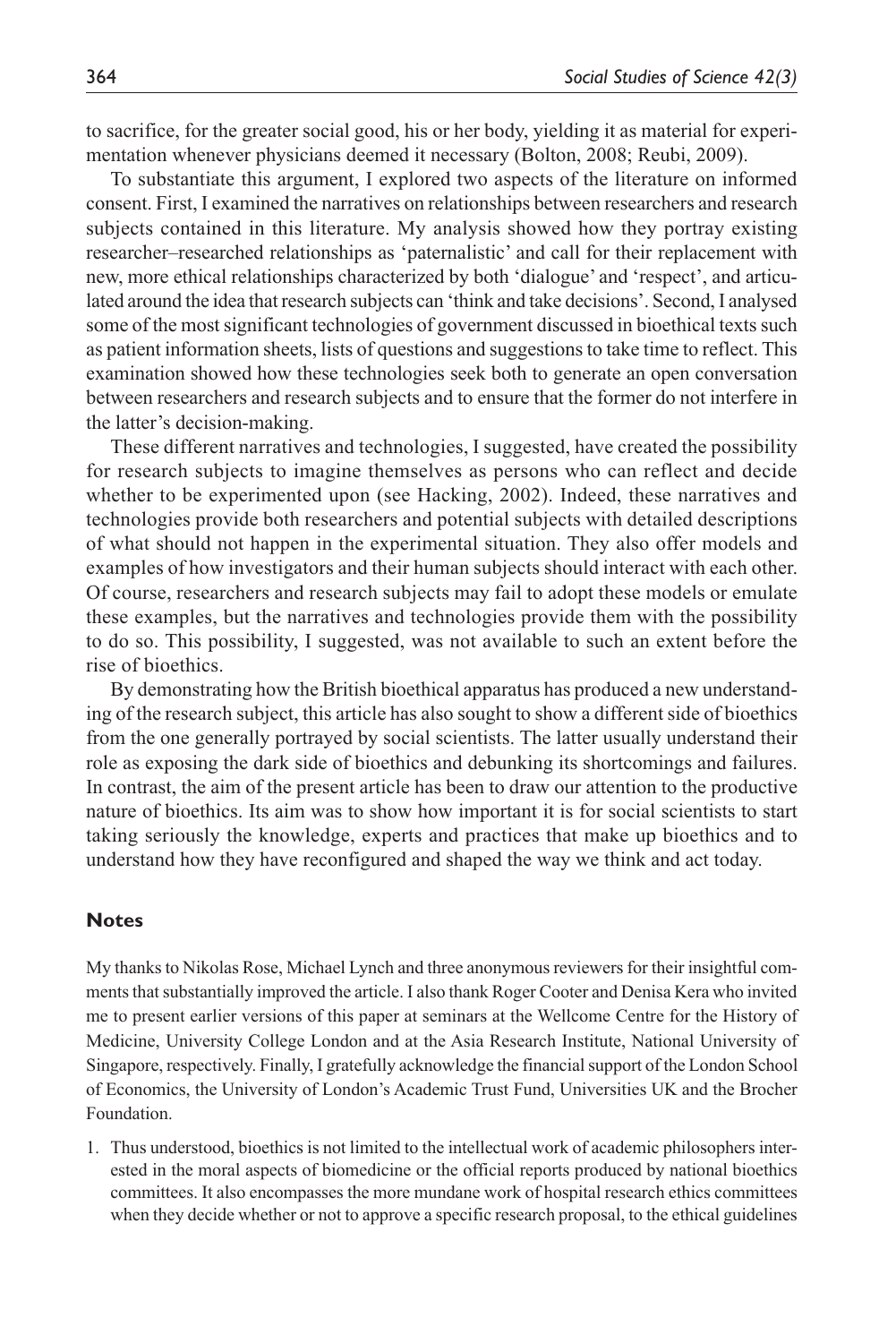and instruction manuals for researchers drafted by funding bodies and medical associations, and the undergraduate courses on medical law and ethics run by medical schools.

- 2. According to White (2010: 274), a narrative is not 'a neutral medium in which events, whether imaginary or real, can be represented with perfect transparency', but is instead 'an expression in discourse of a distinct mode of experiencing and thinking about the world, its structure and its processes'. Used in a variety of contexts from religious thought and literary fiction to historical scholarship, a narrative is 'a story with well-marked beginning, middle and end phases', 'formal coherency' and 'a plot [through] which the events contained in the account are endowed with a meaning' (White 1987: 2, 9 and 21). More importantly for us, perhaps, is the way this story is eminently 'moral' and 'moralizing': 'the weight of meaning of the events recounted [in the narrative] is thrown forward into a future just beyond the immediate present, a future fraught with moral judgement' (White, 1987: 21–25).
- 3. Both the notion of 'technologies of dialogue' and that of 'technologies of respect', which I develop later in the article, draw on Miller and Rose's (2008) concept of 'technologies of government'. According to Miller and Rose (2008: 32), these technologies are 'humble and mundane mechanisms' – techniques of notation and calculation, surveys, presentational forms such as tables, instruction manuals, standardized procedures, and professional vocabularies – 'through which authorities [seek] to shape, normalise and instrumentalise the conduct, thought decisions and aspirations of others in order to achieve the objectives they consider desirable'. As such, these technologies are an essential part of the activity of ruling; they 'make it possible to govern' (Miller and Rose, 2008: 32).

#### **References**

- Armstrong D (2007) Embodiment and ethics: Constructing medicine's two bodies. In: De Vries, R, Turner L, Orfali K and Bosk C (eds) *The View from Here: Bioethics and the Social Sciences*. Oxford: Blackwell, 194–208.
- Association of the British Pharmaceutical Industry (1988) *Guidelines for Medical Experiments in Non-Patient Human Volunteers.* London: Association of the British Pharmaceutical Industry.
- Bolton T (2008) Consent and the construction of the volunteer: Institutional settings of experimental research on human beings in Britain during the cold war. Unpublished PhD Thesis, University of Kent.
- Booth C (1993) Clinical research. In: Porter R and Bynum WF (eds) *Companion Encyclopedia to the History of Medicine*. London: Routledge, 205–230.
- British Medical Association (1995) *Assessment of Mental Capacity: Guidance for Doctors and Lawyers*. London: BMJ Books.
- Busby H (2006) Biobanks, bioethics and concepts of donated blood in the UK. *Sociology of Health and Illness* 28(6): 850–865.
- Byrne P (1983) What may a patient properly expect of his doctor. In: Dunstan GR and Seller MJ (eds) *Consent in Medicine: Convergence and Divergence in Tradition*. London: King Edward's Hospital Fund for London, 26–31.
- Campbell AV (1972) *Moral Dilemmas in Medicine: A Coursebook in Ethics for Doctors and Nurses*. London: Churchill Livingstone.
- Campbell AV, Gillett G and Jones G (1992) *Medical Ethics*, 1st edition. Oxford: Oxford University Press.
- Campbell AV, Gillett G and Jones G (1997) *Medical Ethics*, 2nd edition. Oxford: Oxford University Press.
- Collier S and Ong A (2005) Global assemblages, anthropological problems. In: Ong A and Collier S (eds) *Global Assemblages: Technology, Politics and Ethics as Anthropological Problems*. Oxford: Blackwell, 3–21.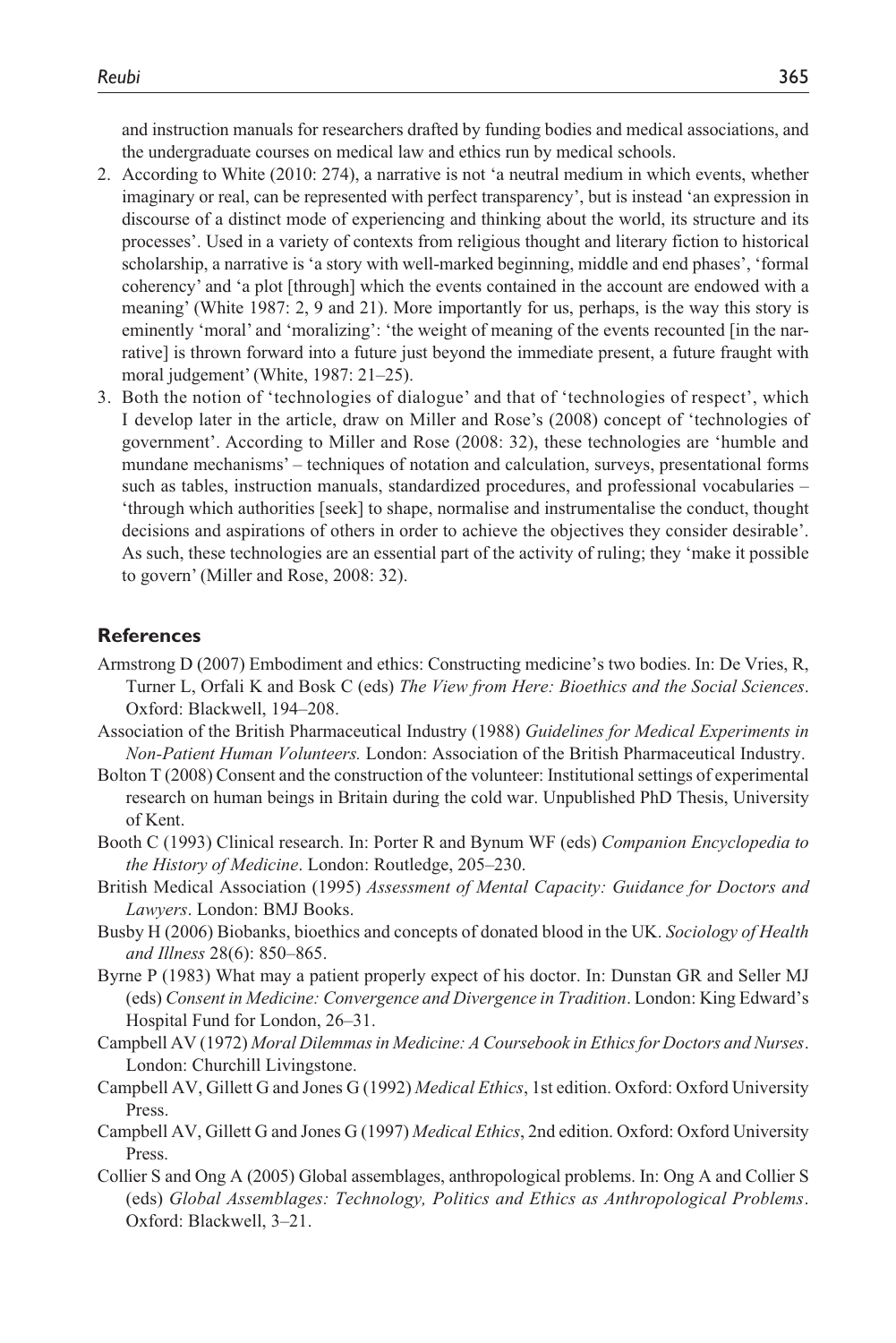- Consumers for Ethics in Research (1993) *Medical Research and You: What You Need to Think About*. London: Consumers for Ethics in Research.
- Consumers for Ethics in Research (1994) *Spreading the Word on Research*. London: Consumers for Ethics in Research.
- Cooter R (2000) The ethical body. In: Cooter R and Pickstone J (eds) *Companion to Medicine in the Twentieth Century*. London: Routledge, 451–468.
- Corrigan O (2003) Empty ethics: The problem with informed consent. *Sociology of Health and Illness* 25(3): 768–792.
- Department of Health (1991) *Local Research Ethics Committees*. London: Department of Health.
- Faulder C (1985) Whose body is it? The troubling issue of informed consent. London: Virago.
- Fontaine P (2002) Blood, politics, and social science: Richard Titmuss and the Institute of Economic Affairs, 1957–1973. *Isis* 93: 401–434.
- Foucault M (2008) *The Birth of Biopolitics: Lectures at the College de France, 1978–1979*. Basingstoke: Palgrave MacMillan.
- Fox R and Swazey J (2008) Observing bioethics. New York: Oxford University Press.
- Geissler PW (2005) 'Kachinja are coming!': Encounters around medical research work in a Kenyan village. *Africa* 75(2): 173–202.
- General Medical Council (1998) Seeking patients' consent: The ethical considerations. London: General Medical Council.
- Gillon R (1986) *Philosophical Medical Ethics*. Chichester: John Wiley and Sons.
- Hacking I (2002) *Historical Ontology*. Cambridge: Harvard University Press.
- Harris J (1985) *The Value of Life: an Introduction to Medical Ethics*. London: Routledge and Kegan Paul.
- Hazelgrove J (2002) The old faith and the new science: The Nuremberg Code and human experimentation ethics in Britain, 1946–1973. *Social History of Medicine* 15(1): 109–135.
- Hedgecoe AM (2009) A form of practical machinery: The origins of research ethics committees in the UK, 1967–1972. *Medical History* 53: 331–350.
- Hoeyer K (2007) The power of ethics: A case study from Sweden on the social life of moral concerns in policy processes. In: De Vries R, Turner L, Orfali K and Bosk C (eds) *The View from Here: Bioethics and the Social Sciences*. Malden: Blackwell, 117–132.
- Holden K and Demeritt D (2008) Democratising science? The politics of promoting biomedicine in Singapore's developmental state. *Environment and Planning D: Society and Space* 26: 68–86.
- Jasanoff S (2005) *Designs on Nature: Science and Democracy in Europe and the United States*. Princeton: Princeton University Press.
- Kennedy I (1981) *The Unmasking of Medicine*. London: George Allen and Unwin.
- Kennedy I (1988) *Treat Me Right: Essays in Medical Law and Ethics*. Oxford: Clarendon Press.
- Lupton D (1997) Foucault and the medicalisation critique. In: Petersen A and Bunton R (eds) *Foucault, Health and Medicine*. London: Routledge, 94–110.
- McLean S (1989) *A Patient's Right to Know: Information Disclosure, the Doctor and the Law*. Aldershot: Dartmouth Publishing.
- Medical Research Council (1991) *The Ethical Conduct of Research on Children*. London: Medical Research Council.
- Medical Research Council (1992) *Responsability in Investigations on Human Participants and Material and on Personal Information*. London: Medical Research Council.
- Miller P and Rose N (2008) *Governing the Present: Administrating Economic, Social and Personal Life*. Oxford: Polity Press.
- Mulkay M (1997) *The Embryo Research Debate*. Cambridge: Cambridge University Press.
- Neuberger J (1992) *Ethics and Health Care: The Role of Research Ethics Committees in the United Kingdom*. London: King's Fund Institute.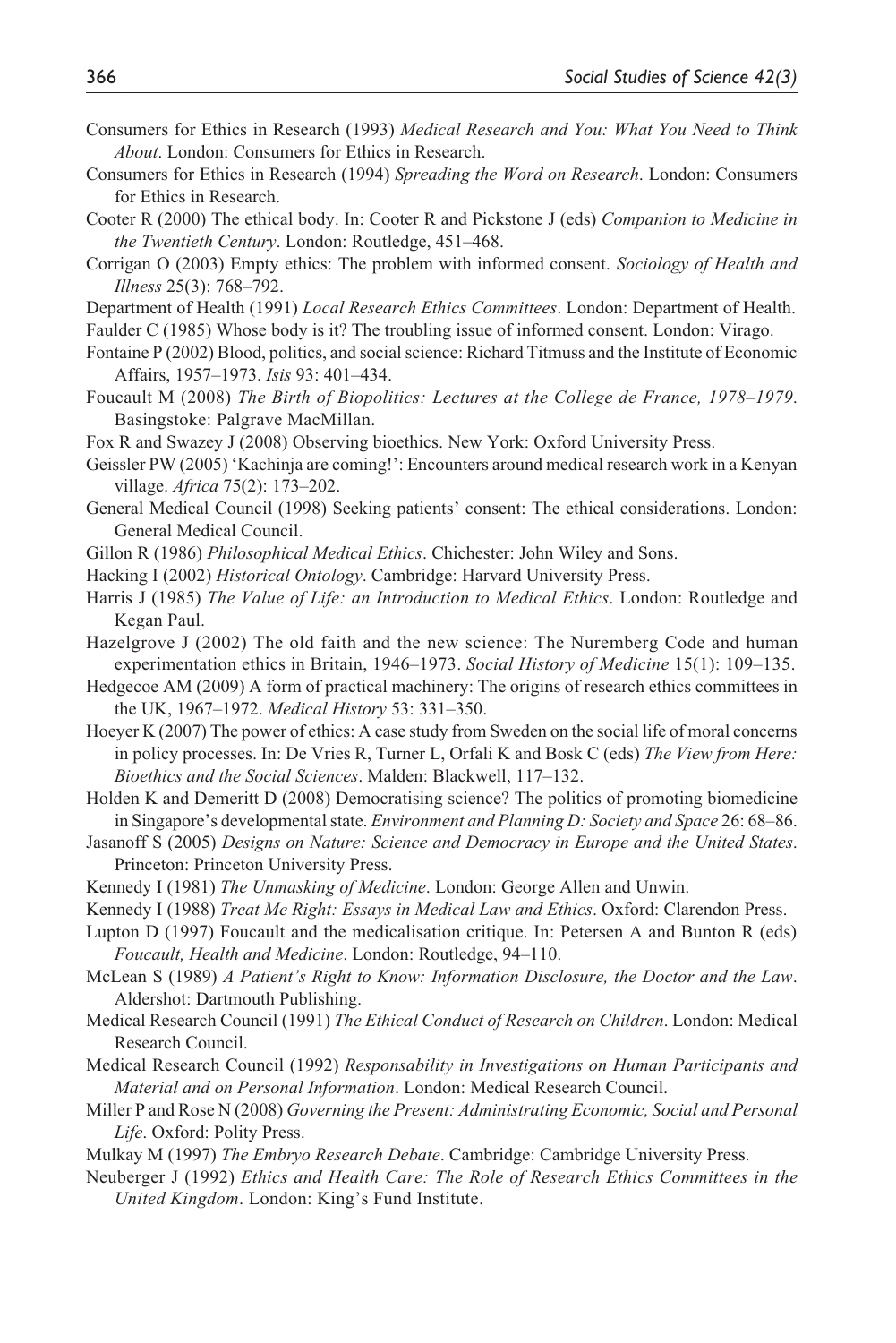- Nicholson RH (ed.) (1986) *Medical Research With Children: Ethics, Law and Practice*. Oxford: Oxford University Press.
- Nuffield Council on Bioethics (1995) *Human Tissue: Ethical and Legal Issues*. London: Nuffield Council on Bioethics.
- O'Neill O (2002) *Autonomy and Trust in Bioethics*. Cambridge: Cambridge University Press.
- Pappworth MH (1969) *Human Guinea Pigs: Experimentation on Man*. Harmondsworth: Penguin Books.
- Petersen A (2005) Securing our genetic health: Engendering trust in UK Biobank, *Sociology of Health and Illness* 27(2): 271–292.
- Petryna A (2009) *When Experiments Travel: Clinical Trials and the Global Search for Human Subjects.* Princeton: Princeton University Press.
- Porter R (1999) The greatest benefit to mankind: A medical history of humanity from antiquity to the present. London: Fontana Press.
- Rabinow P and Rose N (2003) Foucault today. In: Rabinow P and Rose N (eds) *The Essential Foucault: Selections from the Essential Works from Foucualt, 1954-1984*. New York: New Press: vii–xxxv.
- Reubi D (2009) Ethics governance, modernity and human beings' capacity to reflect and decide: A genealogy of biomedical research ethics in the United Kingdom and Singapore. Unpublished PhD Thesis, London School of Economics.
- Reubi D (2010) The will to modernize: A genealogy of biomedical research ethics in Singapore. *International Political Sociology* 4(2): 142–158.
- Rose N (2007) *The Politics of Life Itself: Biomedicine, Power & Subjectivity in the Twenty-First Century*. Princeton: Princeton University Press.
- Royal College of Physicians (1984) *Guidelines on the Practice of Ethics Committees in Medical Research*, 1st edition. London: Royal College of Physicians.
- Royal College of Physicians (1986) Research on Healthy Volunteers. London: Royal College of Physicians.
- Royal College of Physicians (1990a) *Guidelines on the Practice of Ethics Committees in Medical Research*, 2nd edition. London: Royal College of Physicians.
- Royal College of Physicians (1990b) *Research Involving Patients*. London: Royal College of Physicians.
- Royal College of Physicians (1996) *Guidelines on the Practice of Ethics Committees in Medical Research*, 3rd edition. London: Royal College of Physicians.
- Salter B and Jones M (2005) Biobanks and bioethics: The politics of legitimation. *Journal of European Public Policy* 12(4):710–732.
- Salter B and Salter C (2007) Bioethics and the global moral economy: The cultural politics of human embryonic stem cell science. *Science, Technology, & Human Values* 32(5): 554–581.
- Seale C, Cavers C and Dixon-Woods M (2006) Commodification of body parts: By medicine or by media. *Body and Society* 12(1): 25–42.
- Stevens MLT (2000) *Bioethics in America: Origins and Cultural Politics*. Baltimore: John Hopkins University Press.
- Sunder Rajan K (2007) Experimental values: Indian clinical trials and surplus health. *New Left Review* 45: 67–88.
- Titmuss R (1997 [1970]) *The Gift Relationship: from Human Blood to Social Policy*. London: The New Press.
- Tutton R and Corrigan O (2004) *Genetic Databases: Socio-Ethical Issues in the Collection and Use of DNA*. London: Routledge.
- Waldby C and Mitchell R (2006) *Tissue Economies: Blood, Organs and Cell Lines in Late Capitalism*. Duke: Duke University Press.